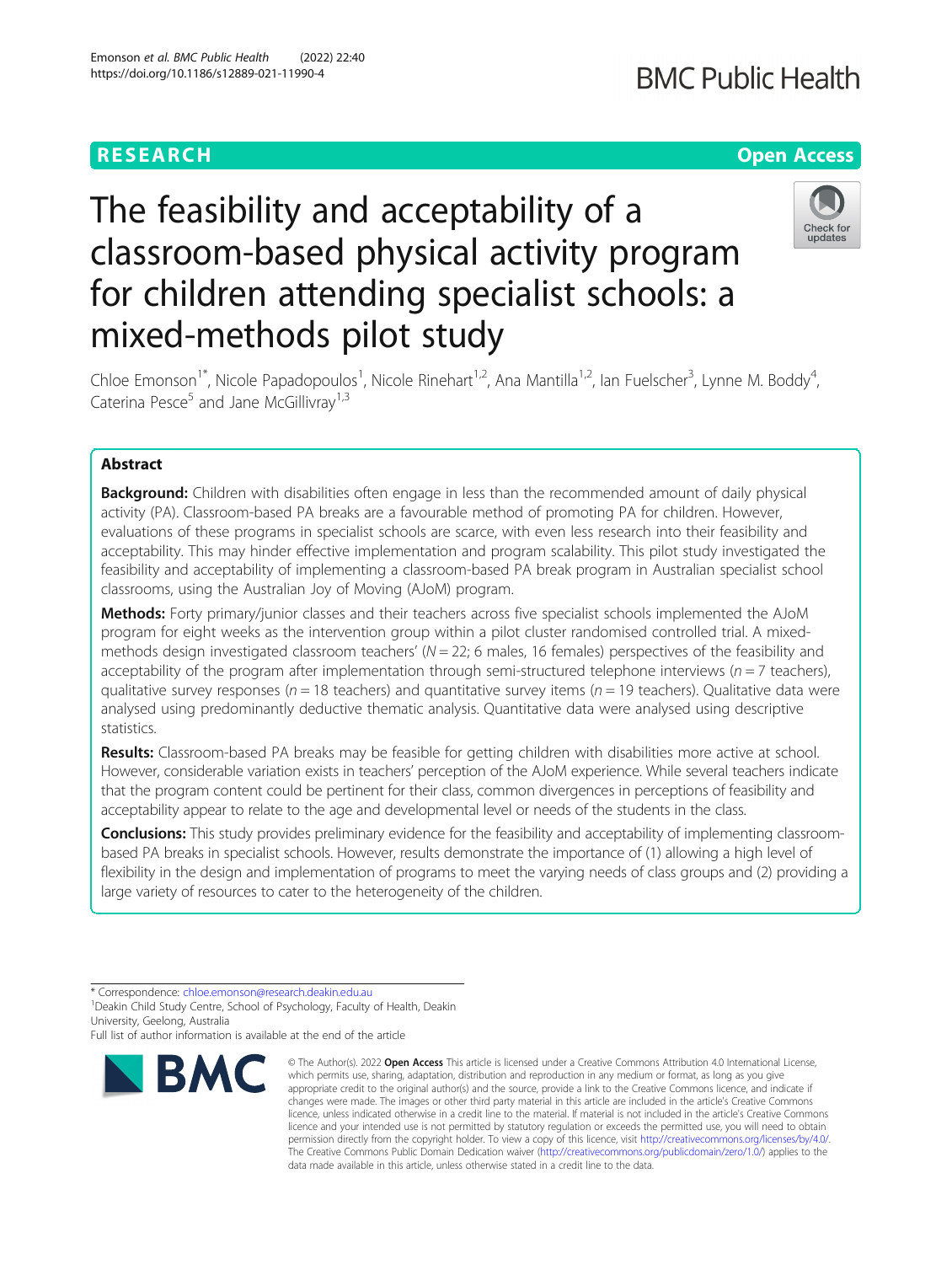Trial registration: This trial was prospectively registered with the Australian New Zealand Clinical Trials Registry ([ACTRN12619000193178\)](https://www.anzctr.org.au/Trial/Registration/TrialReview.aspx?id=376906&isReview=true) on 11 February 2019.

Keywords: Primary school, Disability, Special needs, Class, Active break, Feasibility, Acceptability

#### **Background**

The 2020 World Health Organisation guidelines recommend that all children, including those with disabilities, engage in at least an average of 60-min of moderate-tovigorous physical activity (MVPA) per day and limit the amount of time spent engaged in sedentary behaviour [[1\]](#page-16-0). Engagement in physical activity (PA) is associated with a myriad of developmental benefits in physical, emotional, individual, social, intellectual and even financial domains, as outlined in the Human Capital Model proposed by Bailey and colleagues [[2](#page-16-0)]. That is, PA is a means that can contribute to "whole child" development [[3\]](#page-16-0). However, many children with disabilities do not engage in sufficient levels of daily PA and spend a large amount of time in sedentary activities [[4](#page-16-0)–[6\]](#page-16-0). Physical inactivity increases the risk of experiencing poor health outcomes and is therefore a major public health issue [[7\]](#page-16-0). Given children with disabilities are subject to high rates of adverse secondary conditions including physical (e.g., obesity) [\[8](#page-16-0)] and psychological (e.g., emotional and conduct problems) [\[9\]](#page-16-0) health difficulties, Anderson and Heyne [[10\]](#page-16-0) demonstrate the "amplified" importance of ensuring these children experience the benefits of PA. Therefore, programs targeting the physical and psychological health of children with disabilities by increasing PA would be of benefit, possibly more so than for typically developing children.

Children with disabilities experience numerous barriers to participation in community-based PA such as unsuitable environments, low perceived levels of community supportiveness and inexperience of coaches in including children with disabilities  $[11-14]$  $[11-14]$  $[11-14]$ . This suggests that other settings may be particularly important for supporting children with disabilities to participate in PA. Indeed, these children have been shown to depend on their school setting to participate in PA more than typically developing peers [\[15](#page-16-0)]. For example, Einarsson et al. [\[15](#page-16-0)] found that children with disabilities were more active during school time compared to after school, whereas there was no statistical difference for typically developing children. Thus, the school setting is a critical venue for children with disabilities to engage in PA [[16\]](#page-16-0).

Majority (approximately 89%) of students with disability in Australia attend a mainstream school [\[17\]](#page-16-0) (which enrol children with and without disability) with specialist education services and supports to assist, if required [[18\]](#page-17-0). However, a small portion of children with disabilities around the world attend specialist schools, which, for the purposes of this research, refer to schools that enrol only students with disabilities or special needs [[18\]](#page-17-0). For example, approximately 9% of children with special educational needs in England [[19\]](#page-17-0), 3% of students supported by the Individuals with Disabilities Education Act in the United States [\[20](#page-17-0)] and 12% of students with disability in Australia [\[17](#page-16-0)] attend specialist schools. In Victoria, Australia, it is up to the family to choose whether a child with disability attends a mainstream or specialist school [[21](#page-17-0)]. Victorian specialist schools are specifically designed, resourced and staffed to support children with disabilities that may have high needs, with class groups generally being smaller than those in mainstream schools and formed according to children's abilities and educational needs [\[18](#page-17-0), [22](#page-17-0)].

Research suggests that children with disabilities generally spend little time at school doing MVPA, only 50% of the approximately 30 min done by typically developing peers [[15\]](#page-16-0). Additionally, while research on PA engagement in Australian specialist schools is limited, Sit and colleagues [\[23](#page-17-0)] found that students ranging from childhood to young adulthood at specialist schools in Hong Kong spent only 4% of the school day in MVPA and 26% in light PA. MVPA was also limited during active opportunities such as Physical Education (PE; 13% of the class), recess (9%) and lunch breaks (5%) [\[23](#page-17-0)]. Youth (aged 6–23 years) were further found to spend 70% of the school day being sedentary [[23\]](#page-17-0). Although research indicates that both children with disabilities and typically developing children spend large portions of the school day being sedentary, it may be particularly necessary to increase PA opportunities at school for children with disabilities, given they participate in less PA at school compared to typically developing peers despite being more reliant on the school setting to accrue PA [\[15](#page-16-0)]. Moreover, low amounts of PA and high amounts of sedentary behaviour appear to have independent negative effects on a range of health outcomes for all individuals [[24\]](#page-17-0), although, this is an issue of "amplified importance" for children with disabilities [[10](#page-16-0)]. Given children spend much of their waking time at school, the provision of additional school-based PA programs may be valuable in strengthening attempts to increase PA engagement for children with disabilities [[25](#page-17-0)–[27](#page-17-0)], which may assist in reducing adverse health effects.

A promising method of increasing in-school PA is through the use of classroom-based PA. Classrooms are well-placed to support PA participation given the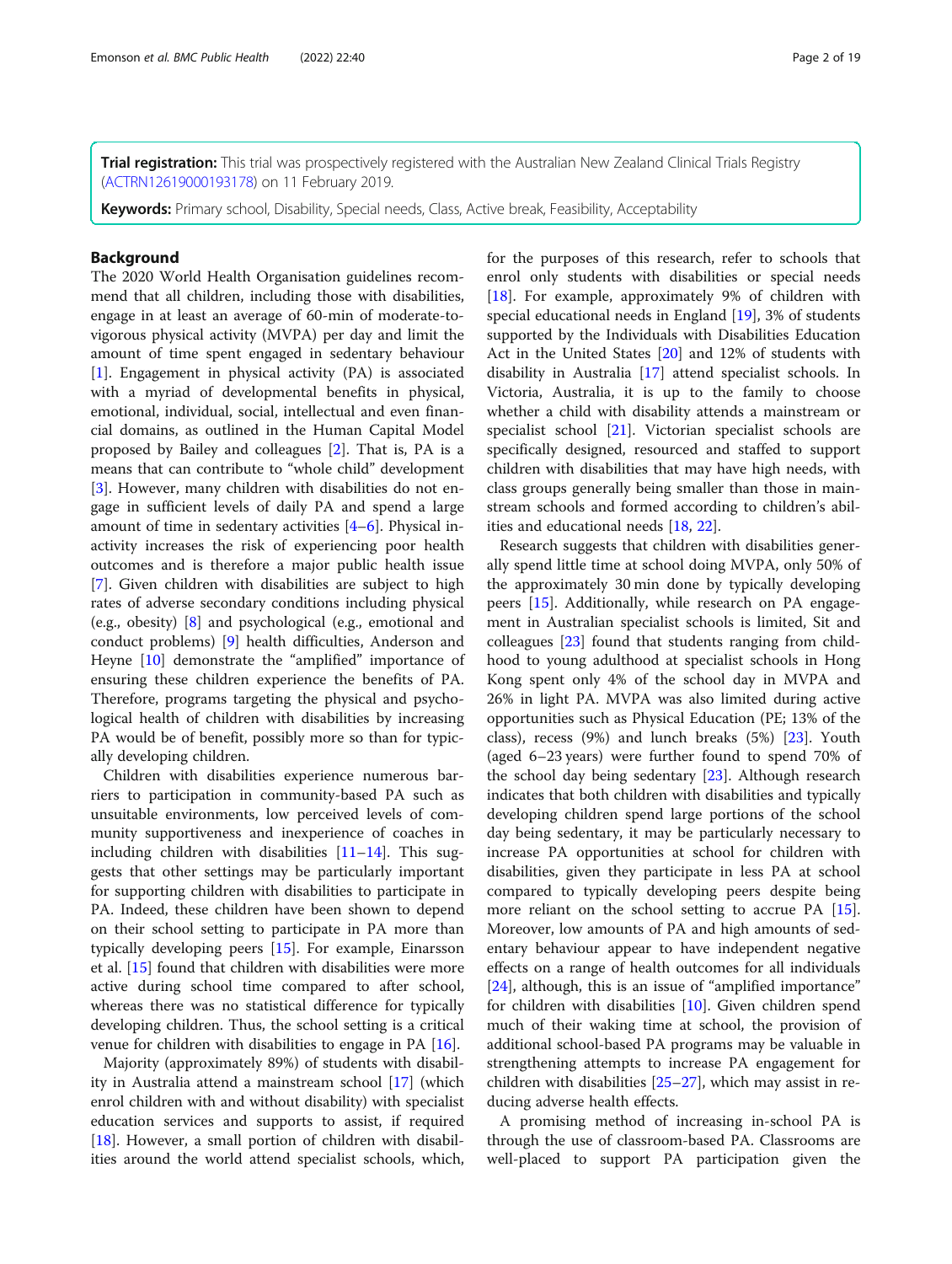considerable portion of time students spend in this setting [\[28](#page-17-0)]. Moreover, classroom-based PA fits within State and national initiatives around the world to increase children's PA [\[29,](#page-17-0) [30](#page-17-0)]. Notably, classroom-based PA programs not only attempt to increase PA but can also interrupt prolonged sitting time [\[27\]](#page-17-0). They have been widely implemented in mainstream schools and have shown to contribute to several benefits including health- (e.g., for PA levels) and academic-related (e.g., for classroom behaviour and academic achievement) benefits (e.g., [\[31](#page-17-0)–[34\]](#page-17-0)). As such, literature suggests that classroom-based PA should be viewed by schools as best practice [\[35\]](#page-17-0). Classroom-based PA can be implemented in various forms including active lessons (i.e., integrating PA into academic content) or active breaks (e.g., brief stand-alone PA sessions between or during academic lessons) [[28\]](#page-17-0).

Brief classroom-based PA breaks (e.g., 5–10 min; often referred to as 'active breaks' or 'movement breaks') are particularly attractive to teachers given the time constraints they often operate under  $[36]$  $[36]$  $[36]$ , and have the potential to increase children's PA in both mainstream and specialist schools [\[27](#page-17-0), [34\]](#page-17-0). Literature demonstrates the feasibility and acceptability of implementing PA breaks in mainstream classrooms (e.g., [\[37](#page-17-0), [38\]](#page-17-0)). Notably, McMinn et al. [[39\]](#page-17-0) and Mazzoli et al. [[27\]](#page-17-0) demonstrate the potential for classroom-based PA breaks to also be used with children with disabilities and special educational needs. However, literature identifies differences between mainstream and specialist schools that indicate why classroom-based PA breaks implemented in mainstream schools may not necessarily transfer to specialist schools. For example, specialist schools utilise specialised, intensive instruction [[40\]](#page-17-0) and have significant heterogeneity between students [[41\]](#page-17-0). Differences in environments and developmental age of students may also influence the implementation of classroom-based PA breaks. Indeed, McMinn et al. [[39](#page-17-0)] and Mazzoli et al. [[27\]](#page-17-0) identified factors to be considered before implementing classroom-based PA breaks with children with disabilities and special educational needs including their various needs (e.g., in relation to cognitive functioning), level of physical and emotional development, and potential apprehension towards new activities. These considerations align with the postulates of the Universal Design for Learning (UDL) framework, which state that no two students are the same and that learning should be tailored to individual students [\[42](#page-17-0)].

It is therefore not appropriate to directly apply what is known about classroom-based PA breaks in mainstream schools to specialist schools. This demonstrates the importance of understanding the landscape of classroom PA in specialist schools separately. A systematic mapping review of class time PA programs that have been implemented in specialist school settings revealed that only 11 out of 34 programs identified had been implemented through short  $(≤ 20 min)$  sessions and only seven of these were delivered by the classroom teacher [[43\]](#page-17-0). Additionally, the review found that class time PA programs in specialist schools of any length had not been extensively evaluated, identifying only 23 programs involving a PA component that had been evaluated, four of which were implemented through brief sessions by the classroom teacher [\[43](#page-17-0)], representing an active break. Thus, further evaluation of PA break programs in specialist school classrooms is required to advance the limited evidence base and inform classroom practice.

Moreover, to the best of our knowledge, only one study has specifically investigated the feasibility of an active break in specialist schools [\[38](#page-17-0)]. That is, while studies have evaluated outcomes associated with children participating in brief class time PA sessions in specialist classes (see  $[43]$  $[43]$ ), Mazzoli and colleagues  $[38]$  $[38]$  were the first to conduct a feasibility study of an active break in a specialist school. The active break consisted of a cognitively challenging motor task, whose feasibility seems lower in specialist compared to mainstream schools, but may increase if motor tasks are tailored to children's specific needs [[38](#page-17-0)]. Understanding whether a practice is feasible plays an important role in scaling-up program implementation for widespread adoption in special education [[44\]](#page-17-0), and is therefore vital to progressing this field of research. Additionally, the implementation and success of classroom-based PA programs is significantly in-fluenced by the decisions of classroom teachers [\[35](#page-17-0)]. Thus, limited research into the feasibility and acceptability of these activities from the teachers' perspective in specialist schools is a considerable gap in current literature.

To summarise, (a) literature describes factors to be considered before implementing classroom-based PA breaks in specialist schools including children's physical and emotional development and apprehension towards new activities [[39\]](#page-17-0), (b) the implementation and evaluation of classroom-based PA breaks in specialist schools to date is limited, and (c) feasibility evaluations are particularly lacking, hindering the ability to understand whether programs are scalable. Given this, the current research evaluates the feasibility and acceptability of implementing a classroom-based PA break program in specialist schools. Specifically, the Australian Joy of Moving (AJoM) program will be implemented, as it is a novel and psychologically-focussed classroom-based PA break program containing elements aligned with the implementation considerations identified by McMinn and colleagues [\[39](#page-17-0)]. For example, the AJoM program contains psychoeducation emphasising the benefit of PA for psychological wellbeing using storybooks, which provide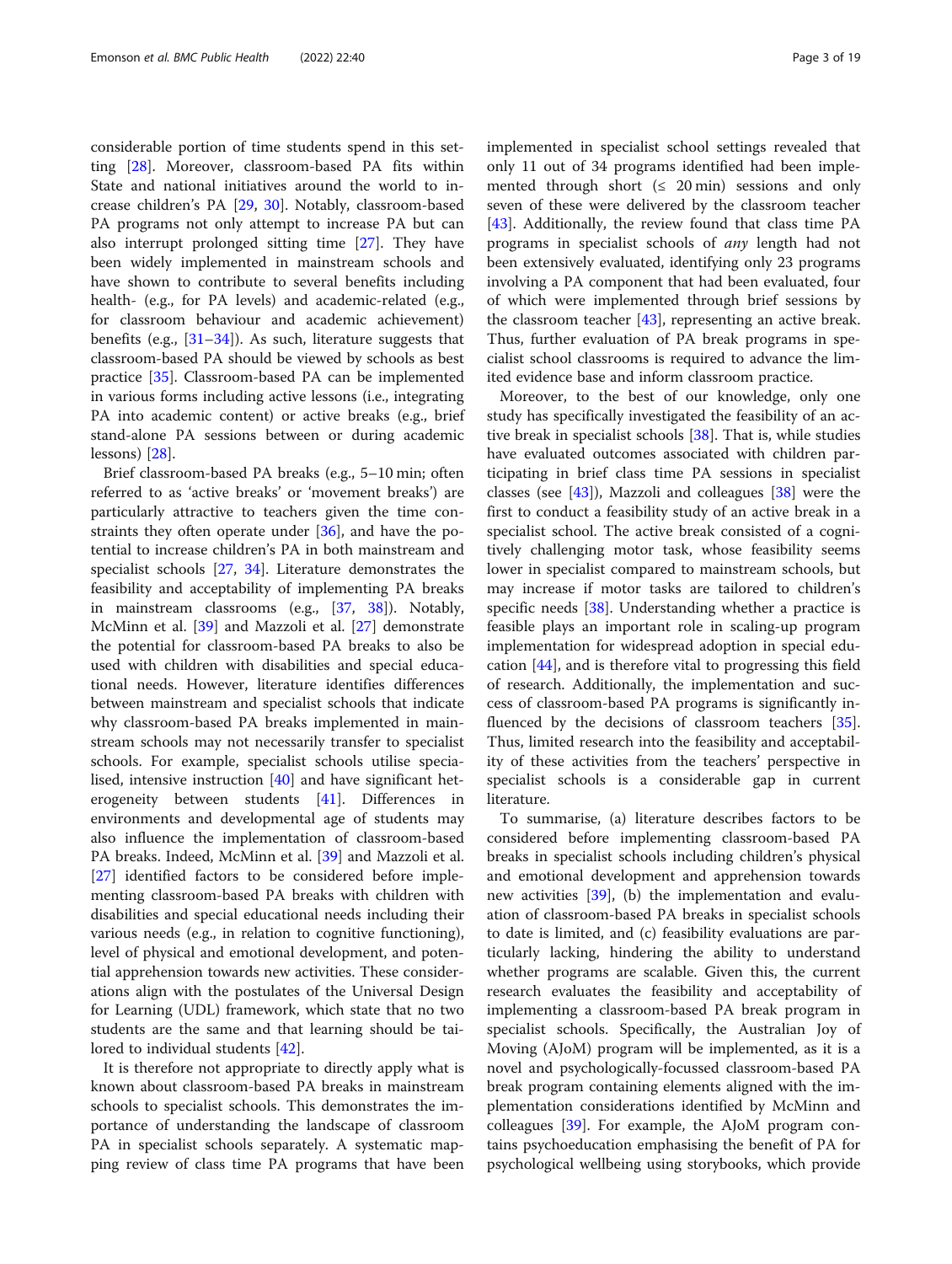a visual support that could assist with students' anxiety and apprehension of transitioning to a new activity [[45](#page-17-0), [46\]](#page-17-0). The program also takes a flexible approach to implementing movement activities to allow tailoring to the developmental abilities of the class.

The aim of this pilot study is to investigate the feasibility and acceptability of implementing a classroom-based PA break program in Australian specialist primary/junior school classrooms (which consist of students approximately 5–12 years of age). This research is conducted alongside a trial of the AJoM program in mainstream primary schools after undergoing some adaptation. Since literature indicates that classroombased PA break programs developed for mainstream schools may not directly transfer to specialist schools, a distinct evaluation of feasibility and acceptability is warranted. Additionally, this research may inform considerations required for the future use of these programs and subsequent efficacy and effectiveness studies necessary to scale classroom-based PA break programs with children attending specialist schools.

#### Methods

#### Study design and setting

Although this research was part of a larger pilot cluster randomised controlled trial, the study reported here used a mixed-methods design to investigate teachers' experience with the program post-implementation and therefore reports data from the intervention group only. Thirty-four specialist schools in Victoria, Australia were invited to take part in the study. Nine of these schools (catering for students aged between 5 and 18 years) provided principal consent. Five were allocated to receive the AJoM program and form the settings for this study. These specialist schools primarily cater for students with mild to profound intellectual disabilities. While, collectively, the schools cover the full range of intellectual disability, each school has its own eligibility criteria regarding severity. Although schools had both primary/ junior and secondary/senior level classes, only the primary/junior classes were eligible for the study, as the AJoM program was not designed for secondary school students. There were 55 primary/junior classes across the five participating schools.

#### Participants

In an attempt to attain the largest possible sample size to understand the practicalities of implementing classroom-based PA breaks in diverse specialist schools, all primary/junior classroom teachers at consenting schools were invited to participate, and no minimum enrolment criterion per school was imposed. Classes often had educational support staff in addition to the classroom teacher. However, given the presence of education support staff may have been inconsistent across each class at participating schools, and it was expected that classroom teachers would deliver the program in most instances, only classroom teachers were involved in the research. Forty classroom teachers across the five schools consented for their class to take part. Teacher consent permitted all students in the class to participate in the program as part of their school routine  $(N = 340)$ students across 40 classes). The number of students in each participating class ranged from 4 to 12, with classes most commonly containing nine students. The students were aged approximately 5–12 years and commonly experienced more than one condition. For example, autism and intellectual disability was frequently reported among children involved in the broader research.

A total of 22 classroom teachers ( $n = 6$  males,  $n = 16$ females; years worked as a teacher  $M = 13.61$ ) provided feasibility and acceptability data to be analysed in the current study (school 1:  $n = 3$  teachers; school 2:  $n = 7$ teachers; school 3:  $n = 3$  teachers; school 4:  $n = 6$ teachers; school 5:  $n = 3$  teachers).

#### Procedures

Ethics approval to conduct this study was given by the Deakin University Human Research Ethics Committee (2018–179) and the Department of Education and Training (DET), Victoria (2018\_003791). This program was also supported by School Sport Victoria, a body governed by DET that provides school sport programs. All methods were carried out in accordance with the Declaration of Helsinki. To recruit schools throughout February–June 2019, details of specialist schools within 80 km of the university with at least 100 students enrolled were collected. Eligible schools were compiled into a randomly ordered list to be contacted via phone and email. To increase recruitment rates, the distance and minimum enrolment criteria were extended after approaching the first round of schools. Thirty-four schools were contacted in total. Other recruitment methods included presenting the program at a specialist school principals' meeting. Schools specifically for children with physical disabilities and Special Developmental Schools (a type of specialist school that generally caters for students with moderate to severe intellectual disability [\[18](#page-17-0)]) were not included in the initial list to be contacted by researchers, as it was believed that the program may require further adaptation before being appropriate for these schools. However, if principals of these schools expressed interest after hearing about the program, they were eligible to enrol.

A researcher (CE) visited interested schools to present the program, either firstly to only leadership staff or directly to all teachers, at the discretion of the school. Ultimately, the program was presented to classroom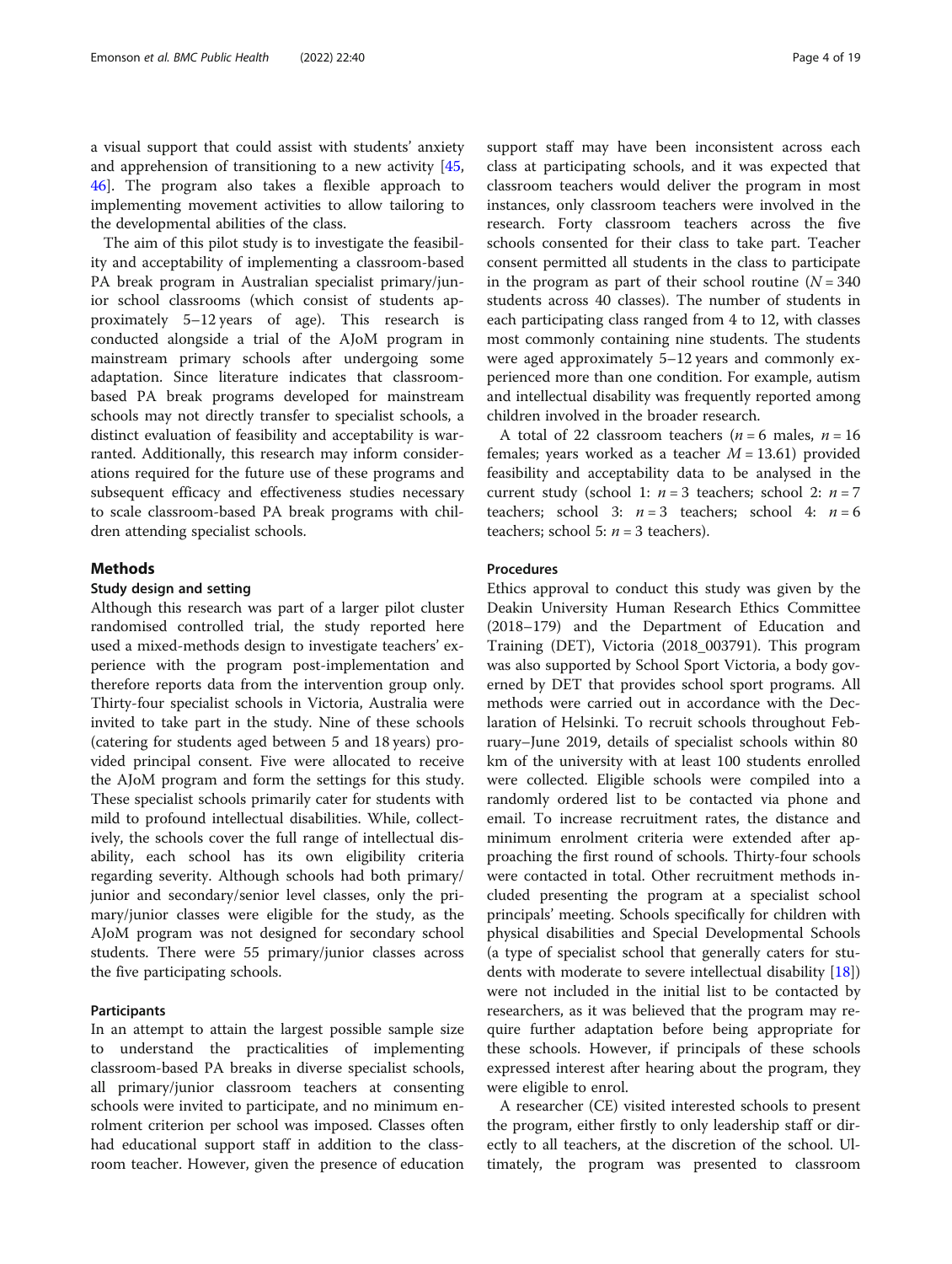teachers who were provided with a plain language statement as an invitation to enrol themself and their class. Interested teachers provided written informed consent, consistent with the Declaration of Helsinki. For the purposes of this paper, teachers completed an online survey approximately 4–6 weeks after implementing the program. The same teachers were also invited to complete a semistructured telephone interview during the 4–6-week period. Telephone, rather than face-to-face, interviews were conducted for feasibility reasons. These evaluations were part of a larger data collection process involving parents and children beyond the scope of this study (see the trial registration for details ACTRN12619000193178). Survey data were collected and managed using REDCap electronic data capture tools hosted at Deakin University [\[47](#page-17-0), [48\]](#page-17-0).

#### Intervention

The AJoM program is a classroom-based psychoeducational PA break program developed by researchers in consultation with psychologists, teachers/educators, principals, disability experts and PA/health experts. It is based on a previously evaluated Joy of Moving (JoM) program developed by Pesce and colleagues (e.g., see [\[3](#page-16-0), [49,](#page-17-0) [50\]](#page-17-0)), which promotes whole child development through designed PA games in an enriched PE program. Modifications to the original JoM program were made, including adopting a brief classroom active break design (and consequently employing different PA games) and incorporating a unique method of fostering competencies in the 'life skills' domain of whole child development, particularly emotional regulation. That is, while children's emotion regulation development (e.g., managing negative emotions) was originally embedded in PA games in the JoM program, in the AJoM program, psychoeducational storybooks are delivered to introduce the notion that PA can be a useful strategy when experiencing negative emotions. The AJoM program has two core ideologies. First, 'Any movement is good movement', which also relates to the original JoM approach where children's exploration and divergent discovery of ways to perform activities is encouraged, and second, 'Moving helps us feel good'. Thus, AJoM aims to promote children's enjoyment of any PA while encouraging realisation of the connection between PA and psychological wellbeing (i.e., encouraging a 'mind-body' connection). The dual-component AJoM program is implemented for 10-min, four days per week for eight consecutive weeks of a school term. It is administered by classroom teachers in the form of an active break during their general curriculum time and designed to be an addition to existing programs (e.g., PE classes) and break periods (e.g., recess), rather than replacing current PA opportunities.

The first component involves providing psychoeducation using brief (12 page) picture storybooks developed specifically for this program based on the cognitive behavioural model [[51\]](#page-17-0). Accordingly, a connection between thoughts, emotions and behaviour is demonstrated by portraying PA as a strategy to address or regulate emotions. There are eight similar storybooks, one for each week of the program. Seven correspond to emotions (i.e., angry, annoyed, bored, disappointed, sad, scared, worried) and the eighth emphasises inclusivity in PA (i.e., that everyone can move in their own way). Teachers are asked to read the same storybook twice per week at a minimum. The second component involves the class engaging in a movement activity of the teacher's choice for approx. 8–10 min, four times per week. The movement component adopts a play-based approach centred on the concept of 'deliberate play' described in Pesce et al.'s [[52\]](#page-17-0) JoM educational program and originally proposed by Côté and Hay [[53](#page-17-0)]. That is, teachers were encouraged to implement activities that were regulated but also allowed children to explore how to play, with the underlying purpose of having fun. Teachers were provided with several activity cards; some contained wellknown activities (e.g., Simon Says, Bobs and Statues), while others were adapted from classroom active break resources available online (e.g., 'Energizers' [[54](#page-17-0), [55](#page-17-0)]), or from the original JoM collection [[52\]](#page-17-0). While some activities could include academic concepts, these movement activities were intended to be delivered separately to academic learning, in line with the active break design. Each activity card contained possible modifications to extend or simplify the activity and was broadly categorised to assist teachers in choosing an appropriate activity at the time. Categories included 'cheerful' (e.g., dance sequences and playful games), 'calm' (e.g., stretching), 'confident' (e.g., sport inspired activities) and 'connected' activities (i.e., require collaboration between students). To allow further flexibility, teachers could opt to implement other movement activities previously used with the class (if applicable) but were asked to ensure that activities met the AJoM principles of getting children moving, being fun, non-competitive and classroom-based (although teachers could take the students outdoors).

Teachers attended a training session (approx. 20 mins) presented by the first author (a doctoral [psychology] student, who was trained and supervised by a team that included clinical psychologists with extensive experience in training and in educational settings for children with disabilities) at their school prior to beginning the program. During the training, teachers were given an AJoM resource kit containing the storybooks, activity cards, a program manual and a logbook (to capture the way the AJoM program was implemented in their class). All resources were also available online. Teachers were trained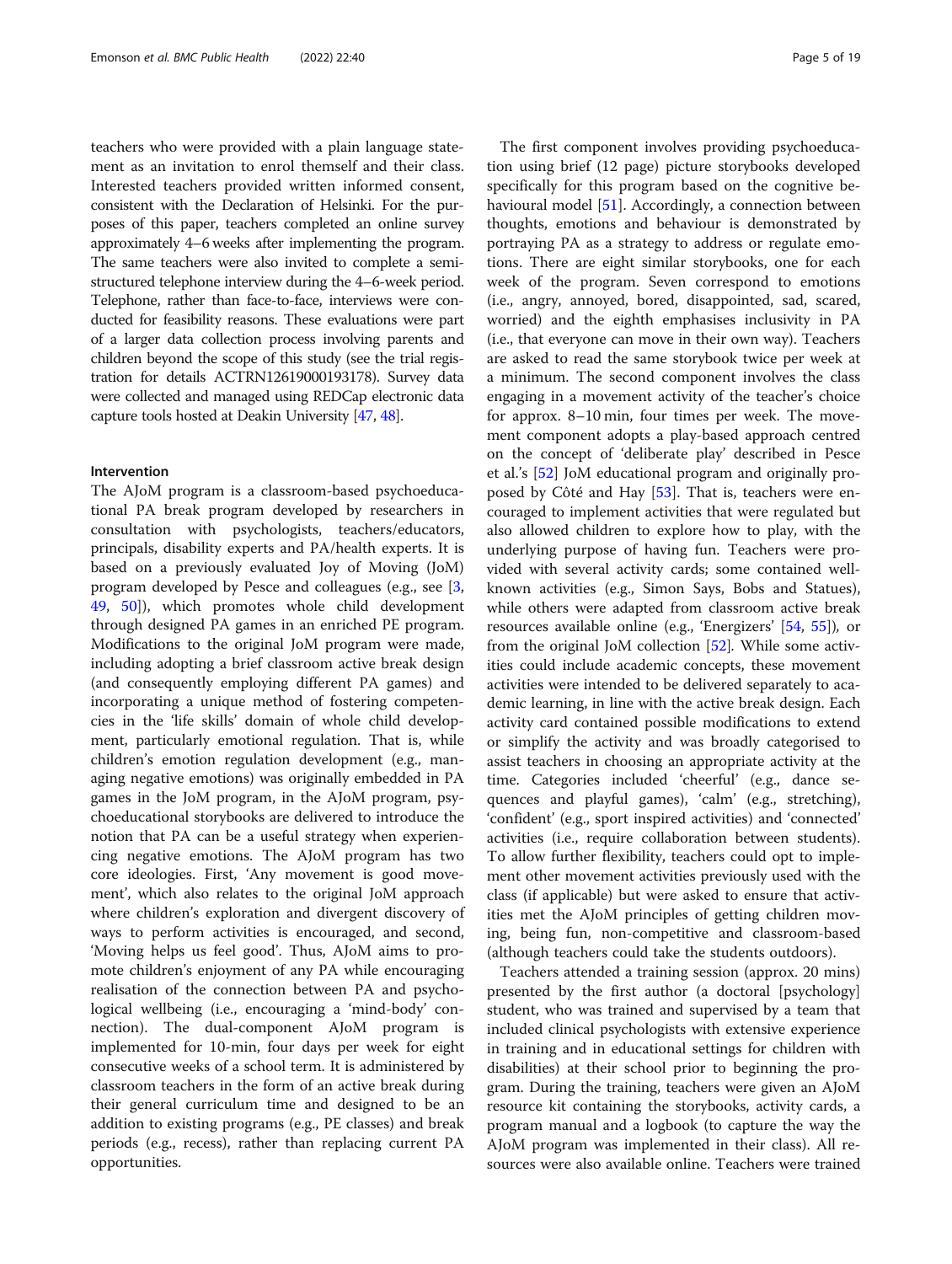in the program ideologies and objectives, administration of materials and possible inclusive strategies to get children involved. Presentation slides covering the training content were provided to a leading teacher if there were classroom teachers who could not attend the session.

#### Measures

Feasibility and acceptability were assessed using mixedmethods sources collected after teachers implemented the program; see Table 1 for a description. Feasibility in the current study largely considers whether future use of the AJoM program is viable, for example, whether teachers perceive the program to be doable, relevant and sustainable, whether there is demand for the program, whether it is practical and whether it can be implemented and integrated sufficiently in the classroom [\[56](#page-17-0)]. Acceptability considers participants' reactions to the AJoM program, such as the program's perceived appropriateness, whether there are intentions to continue using it and participants' satisfaction [[56](#page-17-0)]. The investigation of feasibility and acceptability and the outcomes to evaluate each component were guided by five 'areas of focus' and associated 'outcomes of interest' in a feasibility design framework proposed by Bowen and colleagues [[56](#page-17-0)] and previously used by Mazzoli et al. [\[38\]](#page-17-0). Our 'feasibility' concept encompasses the demand, implementation, practicality and integration 'areas of focus' of the framework. Our 'acceptability' concept encompasses the framework's acceptability component only [\[56](#page-17-0)].

#### Data analysis

Quantitative data were analysed using descriptive statistics to evaluate aspects of feasibility and acceptability. Analyses were conducted using IBM SPSS Statistics (version 26). Qualitative analysis began with interview recordings being transcribed by a professional transcription service. Transcripts were checked for accuracy by the first author and uploaded to NVivo 12 Plus (QSR International) for analysis. Two researchers deductively coded the transcripts using key concepts from the definitions of feasibility and acceptability developed for this study (described above). See Table [2](#page-6-0) for a list and description of the feasibility and acceptability codes used. Coding began with two transcripts (29% of the interview data) to check for interrater reliability. Discussions were had regarding discrepant coding until interrater reliability was achieved (Cohen's kappa > 0.8). Sections of transcripts allocated to the codes were then analysed to identify sub-domains by one coder. This was reviewed by the second coder. Transcripts were also analysed inductively by the two coders to identify additional feasibility-related domains in the data that could not be coded with the existing framework. This resulted in "Suggestions for improvement" becoming an additional domain not addressed by the other 'areas of focus'. The same coding framework and analytical approach was then applied to the open-ended survey data after responses were exported from the database and uploaded to NVivo 12 Plus. Data from this analysis was used to supplement findings from the interviews. The overall process was undertaken in line with the six thematic analysis steps proposed by Braun and Clarke [\[59\]](#page-18-0).

#### Results

Of the 22 teachers that provided data, seven completed the semi-structured interview, 18 provided qualitative survey responses regarding program perception and 19 completed quantitative program perception questions. Four teachers completed all measures, including both qualitative sources (i.e., the interview and qualitative survey questions), results of which are reported together. See Fig. [1](#page-6-0) for a visual overview of the number of teachers that completed each measure or combination of measures. Results of the quantitative program perception questions demonstrate that the AJoM program was perceived positively (see Fig. [2\)](#page-7-0). For a deeper exploration into teachers' perceptions of the AJoM program, 21 unique teachers were either involved in the semi-

Table 1 Mixed Methods Measures of Program Feasibility and Acceptability

| Source                                                    | Content                                                                                                                                                                                                                                                                                                                                                                                                                                                                                                | <b>Measurement</b>                                                  |
|-----------------------------------------------------------|--------------------------------------------------------------------------------------------------------------------------------------------------------------------------------------------------------------------------------------------------------------------------------------------------------------------------------------------------------------------------------------------------------------------------------------------------------------------------------------------------------|---------------------------------------------------------------------|
| Teacher post-program online survey                        | Eight quantitative items adapted from the Toybox-study [57, 58]<br>regarding teacher perception of the AJoM program and experience<br>with implementation (see Fig. 2 for the items).                                                                                                                                                                                                                                                                                                                  | A 5-point scale from<br>'strongly disagree' to<br>'strongly agree'. |
|                                                           | Six custom open-ended (qualitative) survey questions regarding<br>implementation barriers, strengths/weaknesses of the AJoM program,<br>likelihood of continued use, activities commonly used, suggested<br>improvements and other currently operating programs.                                                                                                                                                                                                                                       | Written response                                                    |
| Teacher semi-structured phone<br>interview (post-program) | Seven interview questions:<br>How did you find using the program with your class?<br>Do you see any difference in the way you interact with your students?<br>Are there any aspects of the program that you preferred to use?<br>Did the program stimulate any discussion about mind-body connection?<br>Overall, did you find the program useful? In what way?<br>Can you imagine integrating this program in your teaching practice?<br>Do you have any suggestions for improvements to the program? | Interview transcript                                                |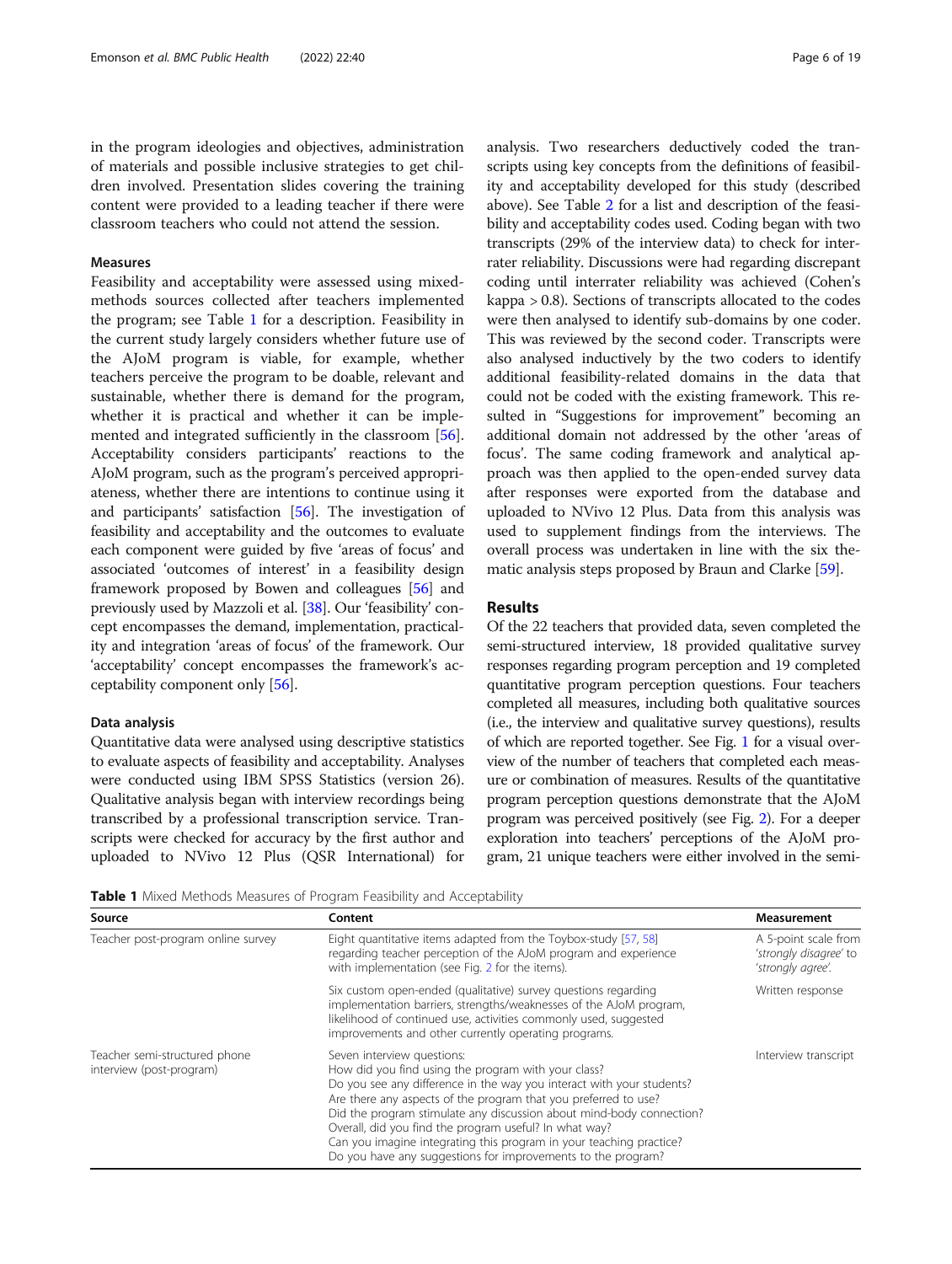<span id="page-6-0"></span>

|  |  |  |  |  |  | Table 2 Deductive Codes Used in Qualitative Analysis |  |
|--|--|--|--|--|--|------------------------------------------------------|--|
|--|--|--|--|--|--|------------------------------------------------------|--|

| Focus Area <sup>a</sup>    | Code                             | <b>Brief Description</b>                                                                                                                            |
|----------------------------|----------------------------------|-----------------------------------------------------------------------------------------------------------------------------------------------------|
| <b>Acceptability Codes</b> |                                  |                                                                                                                                                     |
| Acceptability              | Appropriateness                  | Evidence of the suitability of the program (i.e., its structure and activities) for the<br>specialist school setting and students.                  |
|                            | Satisfaction                     | Evidence of participant satisfaction (including enjoyment, approval, liking, usefulness etc.)<br>or discontent.                                     |
|                            | Intention to continue using AJoM | Evidence of intentions for future use of the program.                                                                                               |
| <b>Feasibility Codes</b>   |                                  |                                                                                                                                                     |
| Practicality               | Practicality                     | Evidence regarding environmental and time considerations related to conducting the<br>program, and level of disruption caused by doing the program. |
| Demand                     | Demand for the program           | Evidence of the importance of movement breaks for students and reasons why<br>movement breaks are needed.                                           |
|                            | Relevance to current practice    | Evidence that the school/class already does activities similar to AJoM.                                                                             |
| Integration                | Integration degree               | Evidence of whether the program fits within the school routine.                                                                                     |
|                            | Sustainability                   | Evidence of still using resources at the time of the interview or survey (i.e., post program<br>completion).                                        |
| Implementation             | Doability                        | Evidence that activities related to the movement break were or weren't executed during<br>the program period.                                       |
|                            | Implementation degree            | Evidence related to how the activities were implemented (e.g., easy, difficult, facilitators,<br>barriers to implementation etc.).                  |

<sup>a</sup> 'Focus area' refers to the relevant 'key area of focus for feasibility studies' proposed by Bowen et al. [[56\]](#page-17-0)

structured interview or completed qualitative survey questions. Findings from these sources are combined in the detailed qualitative analysis of feasibility and acceptability below. This analysis enables insight into teacher perceptions of each element of the dual-component program, which can help to understand whether the novel AJoM model is useful in implementing classroom-based PA breaks in specialist schools.



#### Acceptability Appropriateness

Teachers provided a range of perceptions regarding the appropriateness of the program's (a) design and structure, (b) storybooks, and (c) movement activities, as explored below.

Appropriateness of the program design and structure Most teachers interviewed  $(n = 6)$  and a few survey respondents  $(n = 3)$  indicated aspects of the AJoM design and structure that were appropriate for specialist primary/junior school classrooms. Some found the organisation of AJoM PA breaks (i.e., the storybook and the movement activities) helpful and considered the "… strong structure for movement breaks …" a program strength (Survey-Teacher-10 [S-T-10]). The repetitive aspect (particularly in the storybooks) was also considered appropriate and important to help the students understand the concepts: "the repetitive nature of the books was great - kids liked the familiarity, and reinforced their learning (especially about endorphins)" (S-T-2). Some further noted that their students recited the repetitive elements of the books, "… the kids were almost ringing it off themselves …" (Interview-Teacher-4 [I-T-4]).

However, a couple of interviewees  $(n = 2)$  and a few survey respondents  $(n = 4)$  indicated areas of the program design that were less appropriate for their class. For example, it was noted that while the repetition within the books is good, repeating the same book multiple times per week would not be effective for an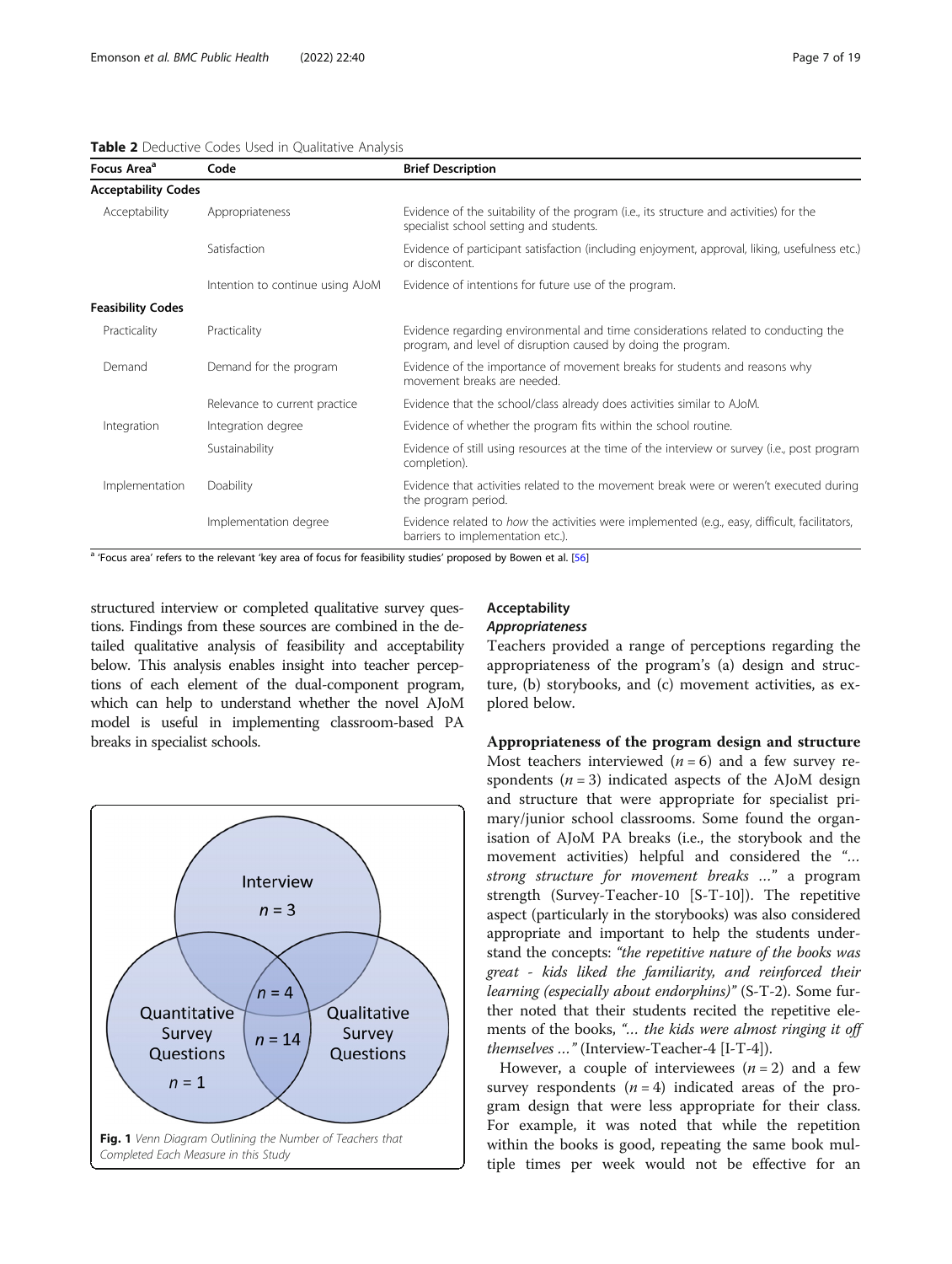<span id="page-7-0"></span>

upper-primary class (i.e., students aged approximately 10–12 years), suggesting the current design may better suit junior-primary students (i.e., students aged approximately 5–9 years). Similarly, S-T-13 said that a student "… became bored with the repetitiveness after the second book". More generally, some teachers showed concern for the appropriateness of the program for students with higher needs and those that do not engage in regular programs. For example, I-T-5 said "… I think there could be room for some consultation with like, a special developmental education person …" and S-T-13 said "It does not cover all abilities.". Taken together, this suggests that while fitting for some groups, aspects of the program design may require adaptation to suit a wider range of classes and specific needs.

Appropriateness of the storybooks Several teachers interviewed ( $n = 4$ ) and a few survey respondents ( $n = 3$ ) indicated appropriateness of the storybooks for their students. For example, S-T-7 commented, "I loved the books I thought they were a perfect level for all of primary really.". Other teachers indicated that the stories seem to be at an appropriate level for students, as students were able to read the books themselves. Furthermore, I-T-1 indicated that the storybook activity was an appropriate task for their class to do and for the students to engage with, as "... they [students] all sit and listen to the stories, and they love listening to that book.".

However, it was suggested that the storybooks may not be suitable for all students. Three teachers suggested

that they could be more detailed for upper-primary students: "The stories for the year 5/6's were tolerated but were a bit below them. They could have handled a more complex story about needing to move for different reasons." (S-T-6). Conversely, two teachers indicated that young students and those with complex needs may have had difficulty comprehending the story, with one suggesting to have "… a quite simplified version of the story to use with kids that have complex learning needs and complex communication needs." (I-T-5). It was also suggested that linking the books to currently utilised curriculums (e.g., the Zones of Regulation, which is a framework that helps students think about their feelings, and gain strategies for self-regulation and emotional control [[60\]](#page-18-0)) may improve understanding. One teacher further indicated that the mode of psychoeducation (i.e., storybooks) may not be appropriate for students to engage with, as the class do not often sit as a group for activities. Thus, it appears that the appropriateness of the AJoM storybooks is associated with established classroom practices, class dynamics and learning readiness, where they currently seem most appropriate for classes familiar with activities such us group 'mat time'. Variations of each book and flexibility in the mode of delivery may be required to meet the needs of a wider range of classes.

Appropriateness of movement activities About half of the teachers  $(n = 11)$  mentioned a variety of factors that suggest the movement activities are appropriate. One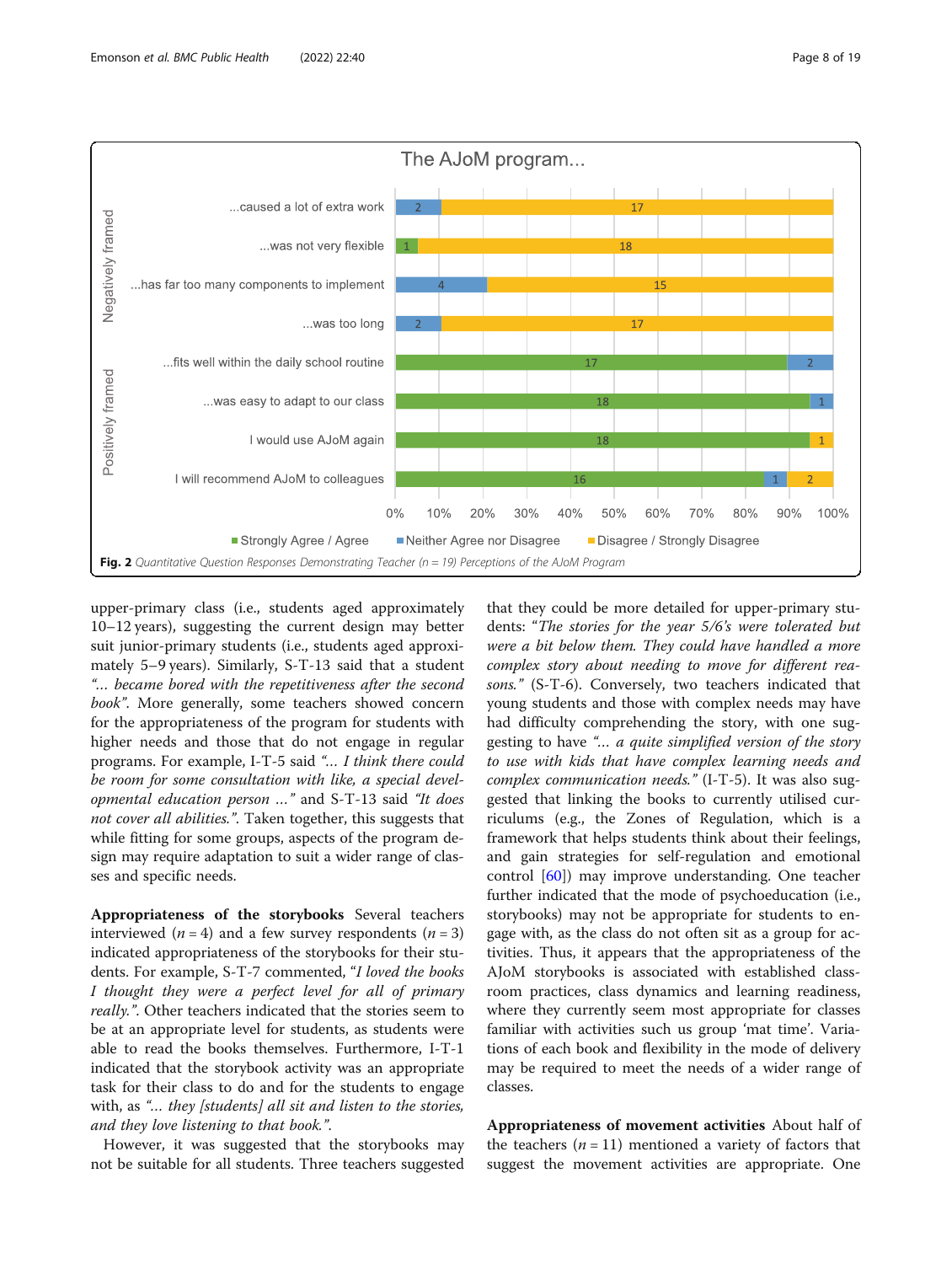teacher indicated that the activities were familiar to the students. Other teachers described particular activities provided in the AJoM program that they frequently used and why they were suitable for the class (e.g., they were simple games, easy to learn, provided students with appropriate instruction, or conversely, less structured activities were more engaging). More generally, a teacher mentioned that "… the exercises are suitable for a variety of age groups." (S-T-6), while another stated "There wasn't that many that we had to kind of go, 'No, that's not going to work.'" (I-T-7).

Nevertheless, despite describing activities that were used, nine participants (in  $n = 2$  interviews and  $n = 8$  survey responses) also suggested that certain movement activities provided in AJoM may not be suitable for all students. Some teachers indicated that this was to do with age, "Some of the suggested ideas in the [A]JoM package were too advanced for our young students." (S-T-1). Another teacher described finding extra resources (e.g., music videos) to pair with the movement activities when the general instruction/modelling suggested on the activity card may not have been sufficiently engaging for students. Furthermore, despite acknowledging that several activities did work, I-T-7 explained that "There were some of the activities that weren't really relevant for my classroom or my school setting," due to the activity complexity and students' needs. This was also noted in the survey responses, with teachers commenting that activities were not suitable for some student's abilities. Reasons included that some activities were too complicated, required too much memory power or were not suitable for the children's physical abilities. Thus, while most teachers were able to find appropriate activities to use with their students, the development of additional resources and provision of further adaptation suggestions may allow the program to offer extra tasks that connect more meaningfully to more students.

#### **Satisfaction**

Teachers demonstrated a range of views, from high satisfaction with the overall AJoM program to low satisfaction. Teachers also noted satisfaction with specific elements of the program and 'conditional' satisfaction, described below.

**High satisfaction** Ten teachers (across  $n = 6$  interviews and  $n = 5$  surveys) demonstrated approval or fondness of the overall program. This was noted from the teacher perspective, "A very well thought out and planned program." (S-T-18), and child perspective, "My class loved it." (I-T-2). Teachers also expressed the usefulness of the program, and an overall sense of appreciation, "We thank everyone involved with this program for thinking of

this and making a difference to these kids and for their lives."  $(I-T-4)$ .

Low satisfaction In addition to demonstrating satisfaction, a couple of teachers interviewed  $(n = 2)$  and a few survey respondents  $(n = 3)$  demonstrated some dissatisfaction. Furthermore, an additional survey respondent mostly expressed discontent. Dissatisfaction may have been related to implementation expectations not aligning with outcomes, "I think the transfer of the message both in instructions and the stories was not as well received as I thought it might be." (I-T-5). Discontent also related to students lack of enjoyment of some elements, for example, "Students found some [of] the activities a bit boring and would ask for a different activity." (S-T-4), and the lack of suitability for all students.

Specific and conditional satisfaction Seventeen teachers (across all interviews and  $n = 14$  surveys) demonstrated satisfaction with a specific aspect of the program, such as the design or a particular resource. Additionally, four interviewees and a survey respondent suggested that further approval may depend on certain circumstances or conditions, such as the type of teacher, how the resources are used, time factors or the type of class. For example, "Some of the other activities were a little too difficult for my students to understand or follow but in saying that, fabulous for other classes!" (S-T-18). See Additional file [1](#page-16-0) for further quotes that exemplify these ideas.

#### Intention to continue using AJoM

Twelve teachers (across  $n = 5$  interviews and  $n = 10$  surveys) demonstrated intent to continue using the program when asked. For example, S-T-9 wrote: "Would love to continue to use it as a regular part of classroom activities". Teachers also demonstrated interest in either (a) using additions to the program in the future, if the program is extended, "Happy to do anything in the future that you propose or plan." (I-T-4), or (b) using the program with a new class in the future, "… I plan on using the books next year with my new class as a program and trying it all again." (I-T-2). However, in six survey responses, teachers explained that they were either uncertain whether they would continue to use the program, "I am unsure, it would depend on the nature of the class and their understanding levels." (S-T-5), or indicated that they do not intend to deliver the full program (e.g., will only use particular elements of the program or only implement it once per week).

Overall, while it is evident that there are components of the program that require adaptation to be acceptable for more classes, the variety of positive reactions from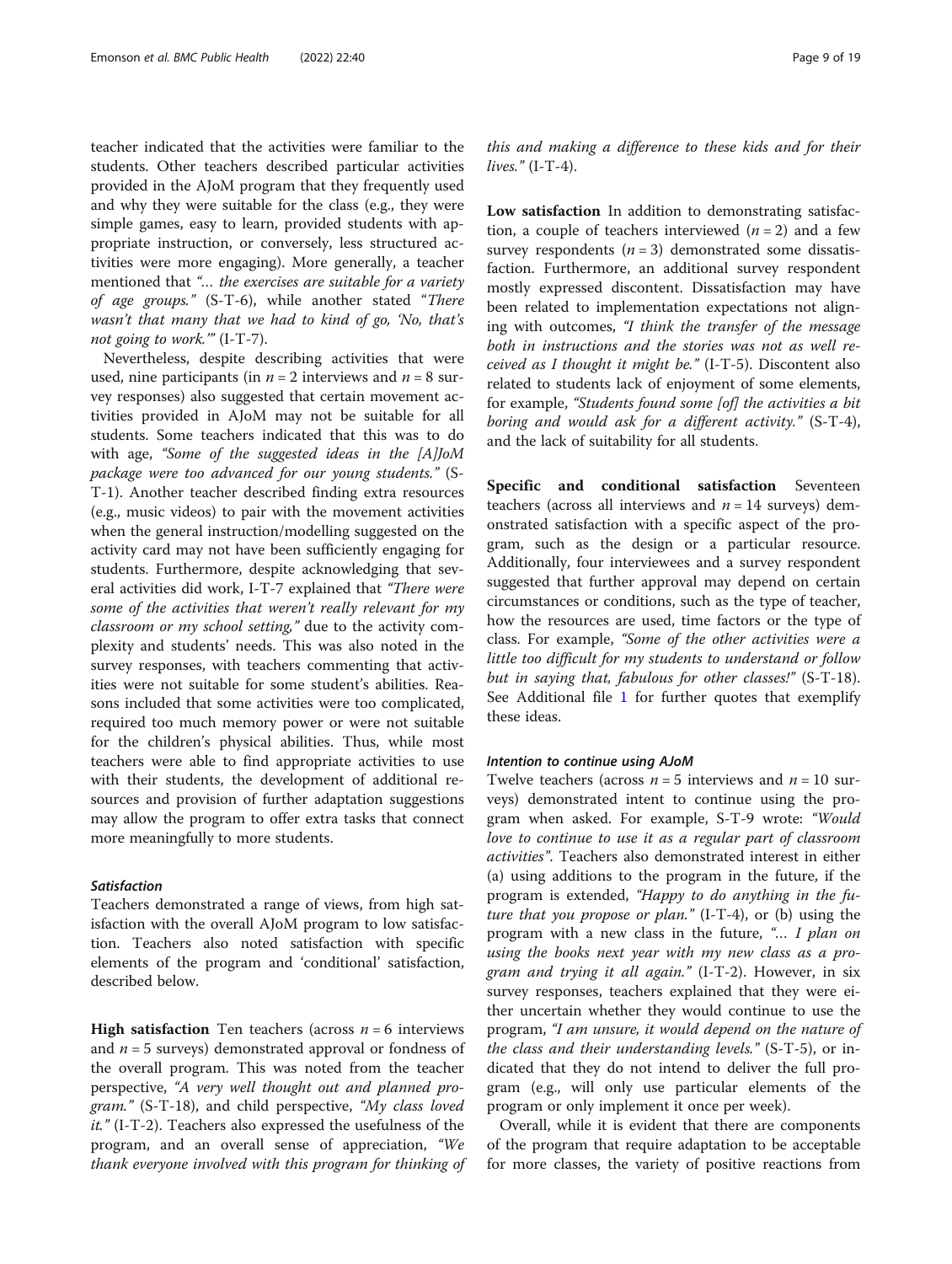teachers demonstrate an element of acceptability of the AJoM program.

#### Feasibility

#### **Practicality**

While S-T-14 commented that "The short time element required is perfect and does not encroach on the children's valuable learning time", three interviewed teachers reported time difficulties related to delivering the program, such as being time poor. I-T-5 suggested that the actual implementation may be time consuming, "… to use it for a movement break, kind of bringing them together to read the book is quite a bit of time in itself, and then to go out and do the activity.". Additionally, a survey respondent reported that time constraints were a challenge, explaining that it was difficult to implement the program on days where students attended other specialist programs. Furthermore, two teachers indicated that delivering the program in its current form may be disruptive for their class. For example, S-T-7 said, "When it was time they would leave (abscond) so I would only have 1 or 2 students.". Notably, no teachers raised space/environment constraints as an issue.

#### Demand

Demand for the program Teachers demonstrated demand for the program by describing the importance of (a) movement breaks and (b) emotional learning for their class.

**Importance of movement** A few teachers  $(n = 3)$ expressed that students need movement or movement is important for them. For example, "I think, regardless of the setting students need them [movement breaks]." (I-T-7). One also highlighted the particular importance for children at specialist schools, "I think the program is vital, to be quite honest, and more so in the special needs area which is where I'm teaching." (I-T-4). Four teachers (including the three that expressed the importance of movement) noted a variety of reasons for using movement breaks, including for management reasons, to give students a break and break down lessons to increase engagement, and to accommodate students' needs, especially for very active students, "... I've got some kids with quite a bit of energy and can't sit for too long, so the movement and stuff is quite important to us."  $(I-T-5)$ . This importance indicates that some perceived demand for the AJoM program may exist.

Importance of emotional learning Two interviewed teachers also indicated the importance of emotional learning, which may be another feature that generates demand for the AJoM program. One teacher stated "…

I'm always looking for books that have relevance to the feelings." (I-T-3), while another mentioned the importance of a social and emotional learning program already provided by the school. A survey respondent further indicated the prominence of emotional learning, commenting that "The stories on different emotions were really great and students have enjoyed listening to them and we do it quite often as and when required." (S-T-4), suggesting that demand for these learnings or conversations exists. The AJoM program may therefore be of interest to specialist schools, as it addresses concepts that appear to be valued by some teachers and important for students.

Relevance to current practice Teachers demonstrated that the AJoM program appears relevant to their current practice by describing existing use of similar activities/ programs including (a) movement in the classroom, and (b) other programs related to AJoM concepts, both of which are explored below. This may further suggest teachers' interest in using the AJoM program, thus possibly indicating demand for the program.

Previous use of movement in the classroom Most interviewed teachers  $(n = 5)$  commented that they had used movement breaks in the classroom prior to the AJoM program. For example, "With my class, even before we started Joy of Movement [sic] Program, we did a movement break..." (I-T-1). This was also seen in two of their survey responses. Interestingly, three teachers noted that their previous movement breaks were either not conducted in an organised or consistent fashion, or contained less variability in the activities than the AJoM breaks. Furthermore, four of the five teachers that had used movement breaks previously indicated that implementing the AJoM program was not too different from, or complements, existing classroom practice. Survey responses were less conducive to reporting previous classroom practice, as teachers were asked about their use of current programs (i.e., after the AJoM program). While teachers did report use of movement breaks in their survey responses, it is less clear whether these were implemented prior to AJoM. Nonetheless, the previous use of movement reported by several teachers could infer further demand for, and feasibility of, the AJoM program.

Use of other related programs that suggests interest in **AJoM** Fifteen teachers (across  $n = 4$  interviews and  $n =$ 14 surveys) mentioned other programs being used and areas of focus for schools and teachers that align with key concepts in the AJoM program. These included relaxation/meditation programs, the Zones of Regulation curriculum [\[60](#page-18-0)], school emphasis on behaviours and emotions, and active/sports programs (e.g., dance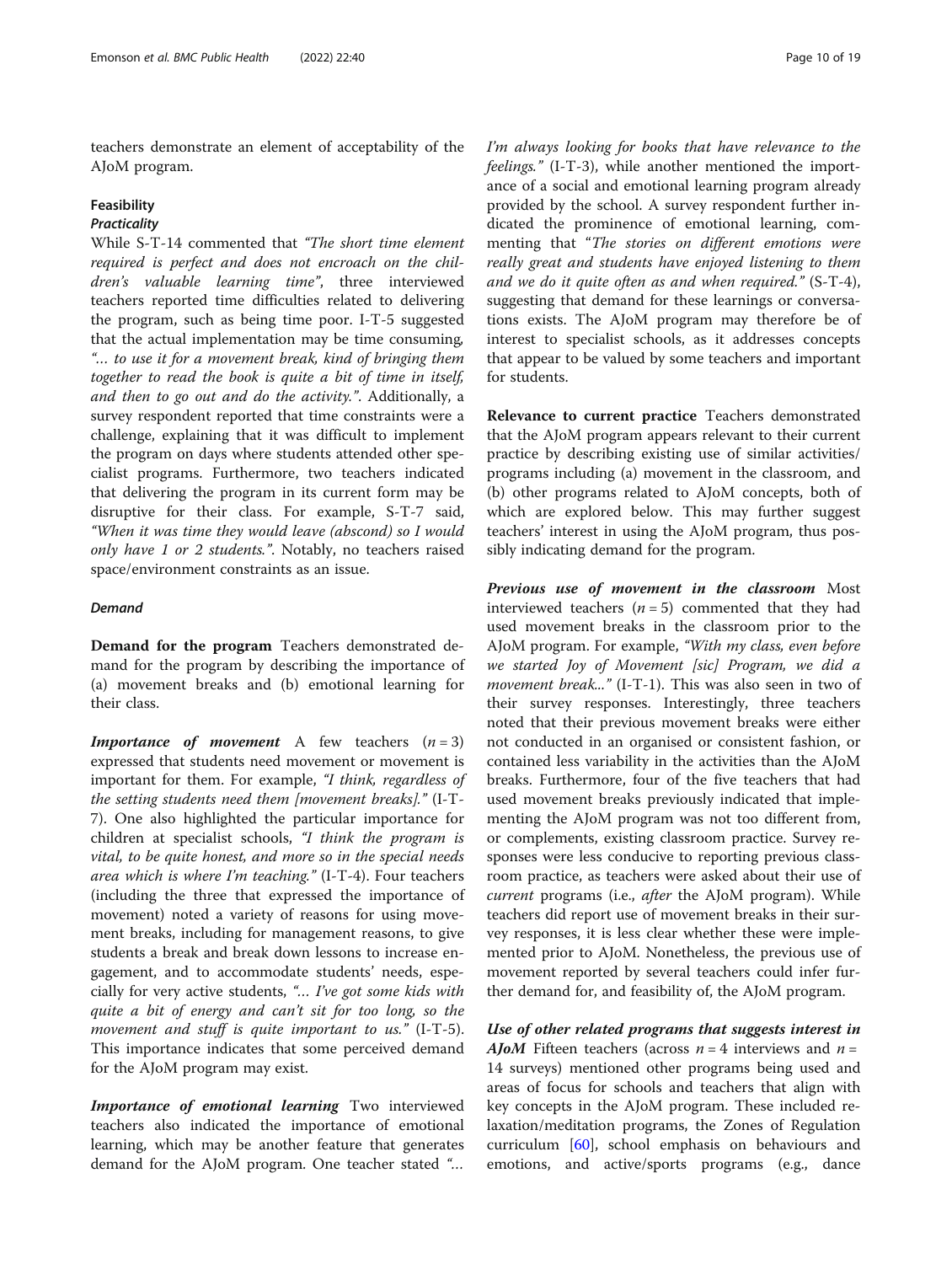classes, daily run/walk in the school grounds etc.). For example, I-T-3 said "With our school, I think it's really, it's probably more significant because there's a huge emphasis on behavioural management and we're always looking for different ways for the children to understand their emotions.". This further suggests that the AJoM content may be associated with interests of schools and teachers, indicating that the program could be feasible for use in the specialist school setting and perhaps even likely to be used.

Thus, conceptually, the AJoM program seems relevant to specialist schools, with the core concepts and goals appearing to fit the culture of schools. Demand for the AJoM program may therefore exist, given the importance and considerable prior use of movement breaks, and the value of learning emotional and other aligned concepts. However, it is important to consider that, as previously mentioned in 'appropriateness', there may be instances where the program's methodology is less aligned with established teaching practices in some classes.

#### Integration

Integration degree While the above narrative suggests that the AJoM program may integrate into classrooms, as teachers' evidence considerable prior use of movement breaks, the below demonstrates where and how teachers may fit the program into the school day or class routine. When asked specifically about the possibility of integrating the program into ongoing teaching practice, several interviewed teachers  $(n = 5)$  believed that they would or could imagine integrating the program.

**Potential to fit class schedules** Half the teachers  $(n =$ 11) provided evidence of the program potentially integrating in their class schedule. Some indicated that movement breaks can fit their routine by highlighting the number of times their class does them per day, "Our class typically has 2-3 timetabled movement breaks per day with changes depending on student need." (S-T-5). Some teachers specifically reported where and how movement activities fit their schedule by describing where movement breaks are positioned in their timetable, "10min active breaks within the classroom in the morning sessions ..." (S-T-3). Others reported using movement if students are not attentive, have been sitting for a long time or in between lessons, "… usually we have two activities together, like reading and writing, so what we do is, when we finish reading, then we give them a 10 minute break, a movement break." (I-T-1). While teachers did not state that each of these instances were specific to AJoM implementation or involved implementing the program as a whole (i.e., movement

combined with storybooks), it demonstrates instances where movement breaks could fit with class schedules, which may also be able to include the AJoM storybooks on selected occasions. Indeed, when describing their previous use of movement breaks, I-T-7 said, "We still had them at the same time as what we did when we were doing The Joy of Moving.", indicating that AJoM breaks were able to fit into existing movement break periods.

Some teachers ( $n = 6$  of the 11 noted above) did describe the AJoM resources being used, demonstrating possible integration specific to AJoM. For example, "And I was doing that twice a week – reading the book twice a week and doing the program almost every day …" (I-T-6). Similarly, I-T-1 reported that the program became part of their timetable, and S-T-14 wrote "… we have an action-packed curriculum, but we can always find the 5- 10 minutes required to implement this program.". Interestingly, a teacher also described the program being used with individual students in response to their needs. For example, during the study period, if a student felt frustrated, they would read an AJoM storybook and then do a movement activity until they felt ready to re-join the class. While not necessarily intended to be used individually, this exemplifies another way in which teachers may integrate the program for meaningful use in this setting. The above evidence, along with some teachers noting that the program was not too different from their current classroom practice (as previously discussed), may indicate that the AJoM program could integrate sufficiently into class schedules.

**Integration challenges** Several teachers ( $n = 8$ ) also described factors that may hinder successful integration into the school structure. These included time factors (mentioned previously in '*practicality*') and specific class practices (i.e., not often sitting together as a group, as noted previously in 'appropriateness'). Additionally, S-T-3 reported experiencing difficulty introducing a new program into their existing class routine, "The most challenging aspect was changing my morning routine to fit in the Joy of Movement [sic] program with my class who are highly autistic and like their set daily routine.". Other difficulties related to staffing, where the absence of school leaders or classroom teachers could create integration challenges by impacting areas of the general curriculum (making it difficult to integrate additional programs) or routine. While this is not amendable or specific to the AJoM program, it does present a consideration for ensuring consistent integration of the program. Relatedly, S-T-7 explained that consistent integration was not successful, due to placing emphasis on other areas of the students learning, "Towards the end of term it dropped off in class as honestly we were to [sic] busy focusing on behaviours.".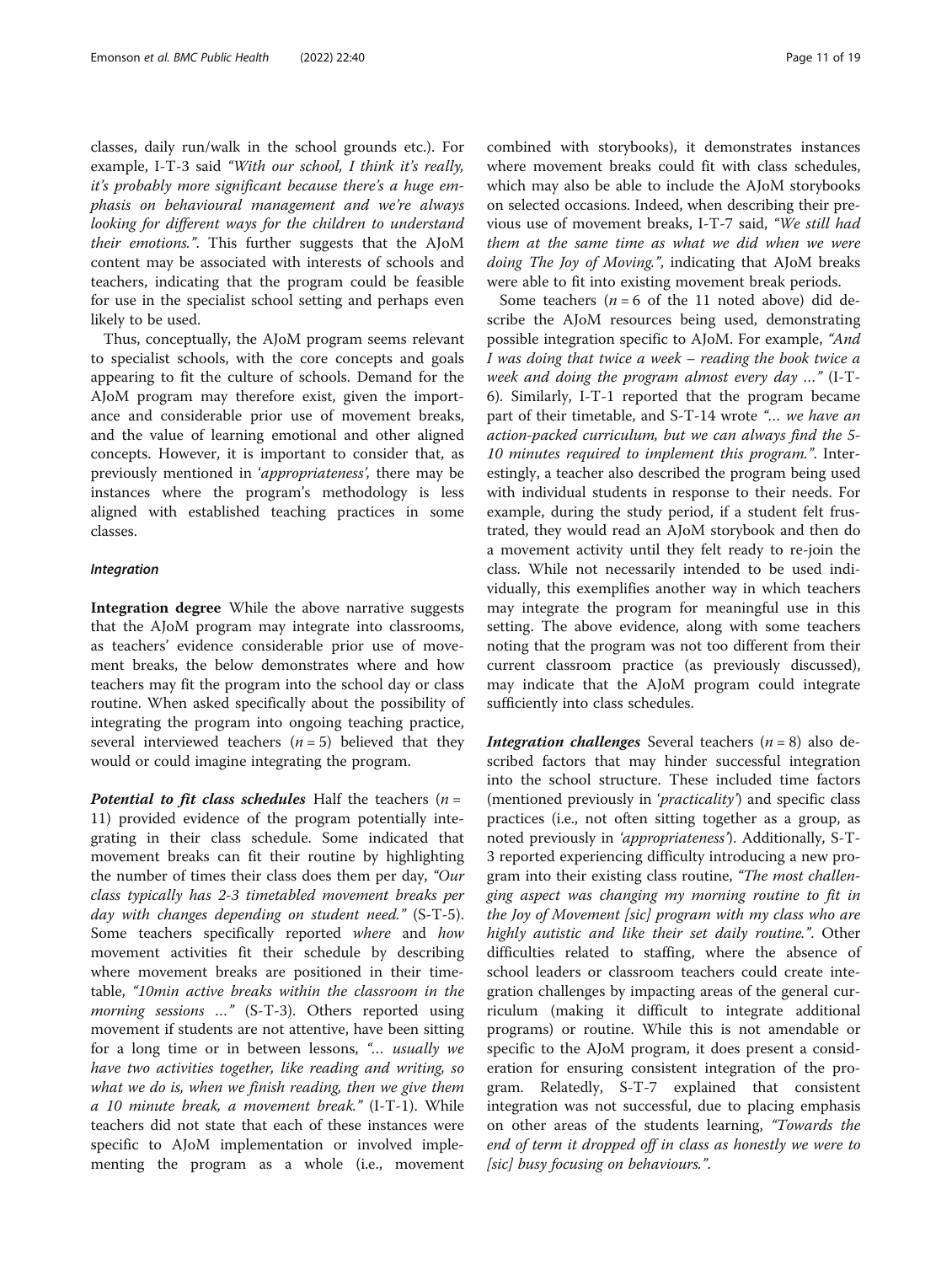Sustainability Four teachers provided evidence of still using the AJoM activities during their interview (i.e., after program completion), indicating sustainability of the program. This was demonstrated for the overall program, "And even if the thing is over we're still doing it …" (I-T-1), as well as specific aspects of the program, such as movement, "I already still like to do a 5-10-minute activity, moving activity during the day with the kids …" (I-T-2), or storybooks, "We have continued to use the stories in our movement break …" (I-T-7). Just one teacher explicitly reported an aspect that was not being used anymore "I'm not using the books anymore. I'm just using the … just, you know, just talking them through it verbally …" (I-T-2). This may suggest that while the tasks themselves are sustainable, the AJoM program may require additional resources (particularly storybooks, to avoid repeating the same eight) if it is to be used by teachers long-term. Sustainability was not mentioned by teachers in their survey responses, and it is not possible to know whether the remaining interviewed teachers were still using program resources. Nevertheless, the element of sustainability portrayed supports the ability to integrate the program into the school system.

Taken together, although not without challenges, there is evidence to support being able to integrate classroombased PA breaks in the school routine. However, further research would be useful to better gauge the ability of more teachers to integrate the AJoM activities, particularly in relation to adherence to the prescribed dosage.

#### Implementation

Doability All interviewees demonstrated at least one element of the AJoM program (i.e., movement or storybooks) that was able to be done. Additionally, most survey respondents ( $n = 17$ ) provided evidence of activities that were commonly used. Most teachers  $(n = 20)$  indicated that doing a movement activity was possible by describing the use of either an activity provided in the AJoM package, "Sometimes it is Simon Says, which they enjoy, or it's the Chicken Dance …" (I-T-1), or an external activity, some of which involved unstructured activities, while others commonly involved music, for example, "... copying movements on YouTube music videos, such as Jack Hartmann's Count to 100." (S-T-2). Several teachers ( $n = 10$ ) also demonstrated that the storybook component was doable. For example, "Sometimes I read it three times, but it was basically twice, you know. Once I think at the beginning and then another time at the end of the week.".  $(I-T-4)$ .

However, seven teachers also reported being restricted in their implementation of some activities. Most instances were related to elements previously discussed as lacking appropriateness. For example, some movement activities provided in the AJoM package were not able to be done by all classes, with one teacher explaining that they "… did not use any activities from AJoM." (S-T-13), as many were not applicable to the students' abilities. While teachers are not required to use every (or any) activity provided and are permitted to use their own activities, revising some activities could provide classes with more options and increase the accessibility of the program. Additionally, of note, the program was not always done as intended and therefore may have deviated from the program aims. For example, one teacher reported that it was "... used as a literacy tool as opposed to, you know, movement and dance and addressing the emotions." (I-T-3).

#### Implementation degree

**Ease of implementation** Several interviewees  $(n = 5)$  indicated that the program was easy to implement and identified facilitators of implementation. Facilitators included the program being relatively simple, "The program's pretty straight forward." (I-T-7), the teacher being familiar with movement breaks, "Oh it was very easy to implement for me because I'm doing that anyway" (I-T-4) and having variety in the activities, "... you could easily find activities that suited everyone. And most of the activities you could easily scale up or scale down, if needed." (I-T-7). Elements that were easy or simple to implement were also identified in the survey responses  $(n = 5)$ , with most focussing on specific movement activities. For example, in describing commonly used activities, S-T-18 said "We repeated these activities quite a lot as they were familiar and easy to follow. My students struggle with too many instructions or 'rules' so it was nice to keep it simple.".

Additional implementation considerations Four interviewed teachers mentioned additional factors, including resources and teacher attitudes, which may influence the way the program is implemented. Regarding resources, I-T-1 mentioned support staff being involved with implementing the program, although this appears to have been used most when implementing the program with individual students. Additionally, as indicated previously, teachers mentioned frequently using songs or music videos in their implementation of the program, for example:

… I was able to find kind of like, a letter, or like a music video kind of thing, where it modelled someone writing out the letters with their arms or their feet or whatever, and so it kind of gave them [students] something a bit to connect to … (I-T-5).

This was echoed in several  $(n = 5)$  survey responses, "We commonly engaged in action songs, both with or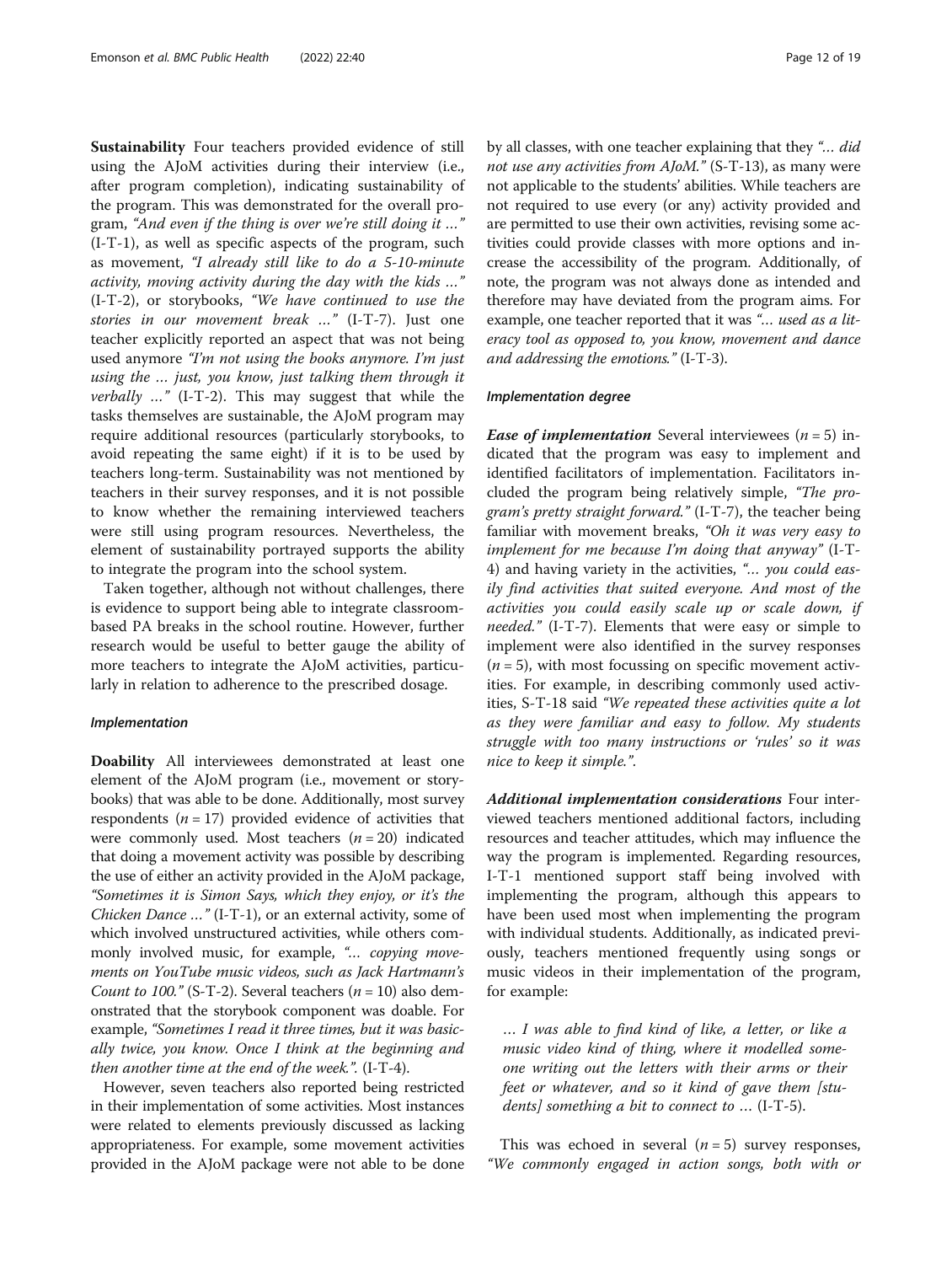without the support of videos/ songs on YouTube." (S-T-1). While not prescribed as requirements of the program, it is worth noting these factors that may facilitate easier implementation or greater student engagement in the program. Similarly, S-T-1 described creating extra resources that were vital to successful implementation and therefore must be considered for future iterations of the program, "In order to get the program working more effectively, I was required to make up my own class visuals to give students understanding, provide choice and to enable a more predictable routine.".

One interviewee commented on the influence that teacher attitudes may have on program implementation, noting:

If the teacher embraces it, the kids will read that and see that they really enjoy it as well, it's more likely to be – it will be much more effective and more likely to be done consistently in an enjoyable way.  $(I-T-4)$ .

Challenges to implementation related to program design. Despite several teachers noting that the program was easy to implement, four (across  $n = 3$  interviews and  $n = 1$  survey) also reported aspects of the program design and instruction that created potential implementation barriers. Most related to previously mentioned time challenges, "… sometimes the 10 minutes seemed a bit long on days when there is a lot of physical activity any $way ...$ " (S-T-2). Furthermore, despite indicating that the program content specifically was easy to administer, I-T-3 indicated that the program instructions may contribute to overall implementation challenges or confusion. Additionally, I-T-3 said "But with that said, it was something where, yeah I would have liked to have spent more time with knowing how to roll it out. Because I was just left up to my own devices.". This could contribute to the program not being implemented as intended (as described above). Therefore, the training presentation and manual provided may need to be reviewed to ensure instructions are as clear as possible to support teachers.

Challenges to implementation specific to teachers or the class. Again, while various teachers mentioned that the program was easy to implement, just over half  $(n =$ 12) identified teacher and class specific circumstances that created barriers to implementation. Most related to elements that were previously covered in the discussion of 'appropriateness' (e.g., too much repetition of storybooks for an upper-primary class, some movement activities being too difficult for students), suggesting that some areas of implementation may lack feasibility with particular groups. Another challenge was engaging and motivating students. S-T-2 said it was "difficult to get all students involved if some decided they didn't want to do it …" . Moreover, while not prescribed by the program, I-T-3 suggested that a lack of collaboration with colleagues may be a barrier to successful implementation, "… with the other, my colleagues, we never discussed what we did.".

Overall, while the implementation findings above suggest that the activities involved in the AJoM program can be delivered in several classes, further adaptations to overcome the noted difficulties could increase the success of implementation and increase the accessibility of the program in the classes that had more significant challenges.

#### Suggested improvements

Teachers were also given the opportunity to provide suggestions for improvement to the program in the interview and survey, providing further insight into how they perceive the program.

Three teachers (in  $n = 2$  interviews and  $n = 2$  surveys) suggested changes related to the movement activities. For example, the program could include resources (e.g., sensory materials) to engage students that are not interested in doing a particular activity chosen for the class, as explained by I-T-1: "Some children don't like yoga, when everyone's doing yoga, but I cannot say that 'No, we are not going to do this' so change to something else. Maybe engage those kind of students with some other material ...". The inclusion of 'hands-on' and sensory activities may also engage children with a wider range of physical abilities, as suggested by S-T-10, "Sensory activities (finger play, manipulating objects, etc.) perhaps to some of our less active (due to physical limitations) students.".

Several interviewees ( $n = 4$ ) and a couple of survey respondents  $(n = 2)$  suggested changes related to the psychoeducation component. This included creating a video version of the storybooks and designing more books, "Maybe a variety of more books, because those books are really beautiful ..." (I-T-1), which in fact indicates a positive perception of the program. Other areas for improvement were previously mentioned in the discussion of 'appropriateness' (i.e., reduce repetitiveness and create more detailed and simplified versions of the books).

A few interviewed teachers  $(n = 3)$  and survey respondents ( $n = 5$ ) suggested changes related to the program design/set-up, some of which were previously identified as implementation considerations and challenges (i.e., remove the time requirement, review instructions and paperwork for clarity, and include visuals to help students with routine and communication). Additionally, although consultation with specialist school staff was undertaken during program development, a teacher indicated that further consultation may be necessary to increase appropriateness for more students. Other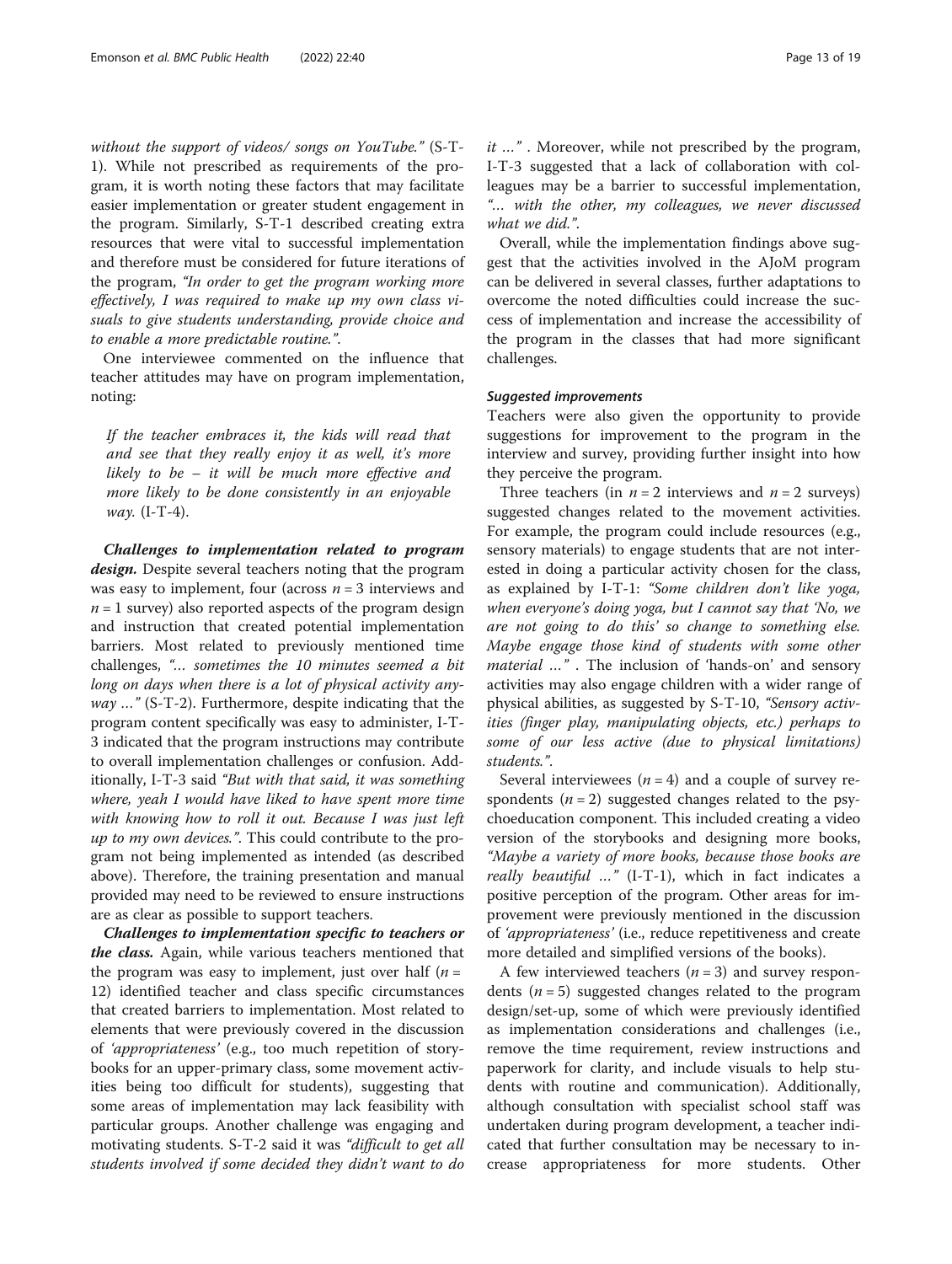suggestions included introducing indigenous elements, having an optional participation tracking chart for students, matching movement activities with the storybooks and demonstrating an AJoM session prior to teachers beginning implementation, "Maybe a demonstration with the class so that the standard is set and all teachers are under the same impression of what is expected." (S-T-18).

Notably, some teachers who suggested improvements also expressed positive perceptions about the program. For example, I-T-6 said "I think it's perfect. It's wonderful if people can do it." but went on to suggest removing the time requirement. Additionally, five teachers indicated that there were no changes they would make, demonstrating satisfaction with the program's current form. Five survey respondents did not answer this question.

#### **Discussion**

The aim of this pilot study was to investigate the feasibility and acceptability of implementing a classroombased PA break program in Australian specialist primary/junior schools. Using a novel program (the AJoM program), this study demonstrates preliminary evidence for the feasibility and acceptability of implementing classroom-based psychoeducational active breaks in several specialist classes. However, variation exists between teachers' perceptions, with common divergences in perceptions appearing to relate to the age and developmental level or needs of the class. This demonstrates the importance of allowing extensive flexibility in classroombased PA break programs.

#### Acceptability

A variety of positive perceptions indicate there is evidence for a degree of acceptability of the AJoM program. Most teachers expressed satisfaction with at least one element of the program, reported that they would recommend the program to a colleague and several voiced students' enjoyment of the activities. Intent to continue using the program was also demonstrated both qualitatively and quantitatively. Some teachers that were unsure if they would continue using the program expressed that this depended on the nature of their class, signifying acceptability in some classes but not others. Appropriateness was also only demonstrated for some classes. This appeared to relate mostly to the age of the students (i.e., less appropriate for some of the youngest and oldest students) or student ability (i.e., less appropriate for students with high needs). This aligns with the only other feasibility study of active breaks in specialist schools to our knowledge, which also found that appropriateness may be related to age [\[38](#page-17-0)]. Although their study explored cognitively challenging active breaks, Mazzoli et al. [\[38](#page-17-0)] found that the tasks were more appropriate for children of later chronological age but developmental age of 6–8 years. Importantly, most teachers that completed the quantitative program perception questions in the current study agreed that the AJoM program 'was easy to adapt to our class'. Therefore, while some modifications would be useful, it appears that even in the program's current form, many teachers were able to tailor the program appropriately to their class.

While some challenges to acceptability identified in this study (i.e., age appropriateness of activities) have been previously acknowledged as factors to consider in implementing school-based PA in both specialist and mainstream schools [[38,](#page-17-0) [61\]](#page-18-0), other factors, such as challenges related to the appropriateness of the tasks for students' abilities, may be more relevant to specialist schools [\[39](#page-17-0)]. This might be explained by the notion that the optimal challenge point in PA differs according to children's motor development level, as children with motor difficulties may require higher executive control to perform motor tasks than those without  $[62]$ . Given the heterogeneity of students at specialist schools, it seems important to identify and accommodate various optimal challenge thresholds, perhaps at the class level, to ensure a balance between task difficulty and ability [[38,](#page-17-0) [62\]](#page-18-0). This relates not only to the movement tasks but also storybooks to increase the appropriateness of classroom-based psychoeducational PA breaks. Results of the current study indicate that it may also be relevant to consider appropriateness with respect to the level of repetition of activities. While repetition may assist in optimising learning in some classes, in others, it could diminish perceived variety, which has been shown to predict autonomous motivation [\[63](#page-18-0)].

#### Feasibility

Findings also demonstrate preliminary feasibility of the program. No teachers expressed that the AJoM concepts are irrelevant to their students. In fact, many reported prior use of programs containing similar concepts, demonstrating potential demand for, and the utility of, AJoM in these classrooms. Additionally, the program appears to be practical for some teachers to implement, as none that completed the quantitative program perception questions agreed that it 'was too long' and no environmental/space issues were discussed. However, time constraint challenges were described qualitatively, challenging feasibility for some teachers. Time also appeared to challenge the ability of some teachers to integrate the PA breaks, along with other factors (e.g., staff absence and specific class characteristics). Nevertheless, integration was feasible in some instances, with a few teachers demonstrating how they integrate sessions into their routine and others demonstrating sustainable use. Furthermore, no teachers disagreed that the AJoM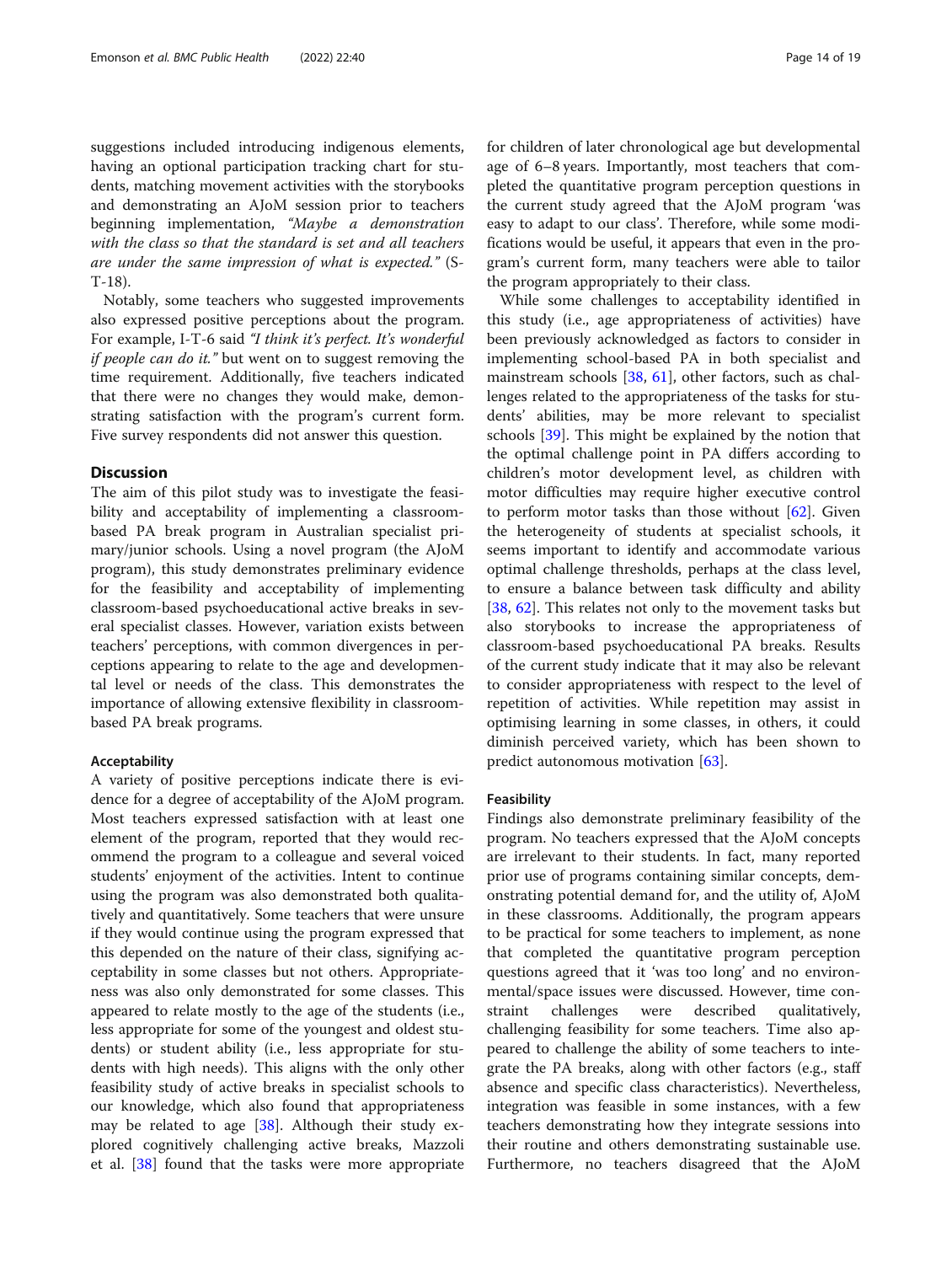program 'fits well within the daily school routine'. Notwithstanding challenges, findings also show that it is possible for several teachers to sufficiently implement the program. This was seen qualitatively, where some teachers indicated that the program or activities were easy to implement. Quantitatively, no teachers agreed that the program 'has far too many components to implement' or 'caused a lot of extra work', suggesting that implementation was not overly complex. However, there were barriers to implementation and elements of the program that were not able to be done in some classes, indicating that modifications would be useful.

Some challenges to feasibility identified in this study have been previously acknowledged as potential barriers to school-based PA. These include time constraints, lack of student engagement/motivation and disrupting or unsettling the class environment [\[28](#page-17-0), [36](#page-17-0), [61,](#page-18-0) [64](#page-18-0)–[66\]](#page-18-0). However, it is worth acknowledging differences in implementation between mainstream and specialist schools that may contribute to feasibility. While previous literature suggests that activities requiring few materials and minimal preparation are generally preferred by teachers [\[36](#page-17-0), [66](#page-18-0)], the teachers in our study didn't seem concerned about using additional resources (e.g., songs, videos) in their activities. This aligns with findings of McMinn and colleagues [[39\]](#page-17-0), where several of the classroom PA tasks judged as most suitable for children with special educational needs included music or song. Interestingly, in a study by Stylianou et al. [\[67\]](#page-18-0) where classroom-based PA resources were provided in several modalities, teachers preferred a packet of activity ideas over DVDs and links to online resources. Whereas in our study, teachers often chose to use songs and online videos as well as, or instead of, the activity instruction cards provided that largely required no equipment. Only one special education teacher was included in the study by Stylianou et al. [\[67](#page-18-0)]. This supports the idea that incorporating PA in classrooms would differ between mainstream and specialist schools, and may relate to the utility of visual supports for children with disabilities [[45\]](#page-17-0). Indeed, the use of visual aids such as storyboards and routine boards contributed to the feasibility of implementing a 30-min school-based exercise intervention for children with moderate-to-severe intellectual disability in a study by Bellamy et al. [[26\]](#page-17-0). Thus, perhaps the time and effort expended setting-up visual resources (e.g., online music videos and routine boards) is worthwhile to increase student engagement in specialist classes.

#### Recommendations

Overall, findings demonstrate that while there is evidence for the classroom-based psychoeducational PA program to be feasible and acceptable in specialist schools, variation exists in teachers' experiences. Thus, the primary recommendation of this research is that a flexible approach to design and implementation of classroom-based PA breaks that puts choice and variety at the core of the program be adopted to allow for highly tailored classroom PA. Other important recommendations emerging from this study that should be considered in designing and implementing future classroombased active break programs in specialist schools include (1) program design must include extensive collaboration with special education teachers and experts, (2) visual aids (e.g., storyboards) could be provided to assist classes with adjusting and understanding the routine, (3) it would be useful to build demonstrations into teacher training sessions and ensure instruction materials are as clear as possible to further support teachers.

In line with the primary recommendation, the importance of flexibility in the delivery and level of tasks was a recurring idea identified in the results of this study across the AJoM intervention components. This confirms what we would expect in a setting with considerable heterogeneity at both the student and class levels [[41\]](#page-17-0). This recommendation would provide the flexibility required to coincide with the complexity of specialist schools from two angles, (1) empowering teachers to decide how to best adapt the program to meet the needs of their class in terms of dose, how, and when the program is implemented, and (2) providing a large variety of resources in differing formats to cater to varying ages and needs of the children. This recommendation aligns with the UDL framework, which encourages the use of flexibility in classrooms to provide appropriate accommodations and supports for all students [[68](#page-18-0)]. Indeed, the UDL framework recommends using multimodal methods to present material, engage children with material and allow children to demonstrate skills [\[68](#page-18-0)]. This approach also supports opportunities to accommodate differing optimal challenge points for children at specialist schools. Some examples of applying this flexibility in practice could include (1) ensuring movement activities have ample modification options as well as a wide variety of tasks, including object manipulation, (2) providing supplementary resources that appear to be commonly used with movement activities (e.g., songs or video demonstrations of each activity) on a host website, (3) in the AJoM program specifically, allowing teachers to choose between providing psychoeducation content using a simplified animation video (to possibly assist with engagement where it is difficult to gather for a story) or a more detailed book (to appeal to older students).

Prior literature supports the importance of designing programs that can be adapted to meet the needs of different student populations to encourage effective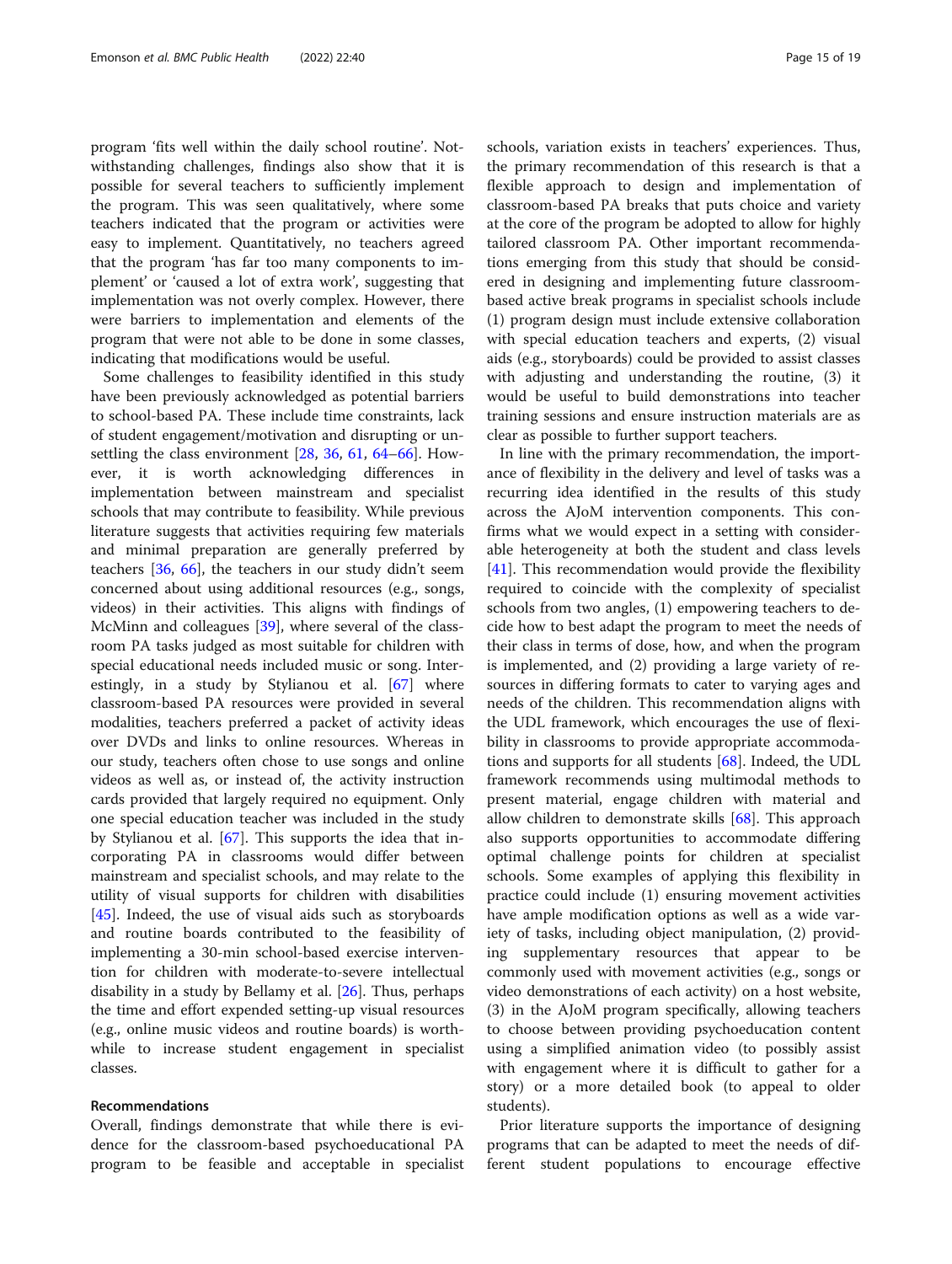implementation [[36](#page-17-0), [69](#page-18-0)] and indicates that a bespoke approach is required to facilitate PA participation for children with disabilities [[70\]](#page-18-0). This also aligns with findings of Mazzoli et al.'s [\[38\]](#page-17-0) feasibility study of active breaks in specialist schools, which demonstrate that a cognitively challenging motor task may be feasible if tailored to the specific needs of students. Promisingly, it appears that many teachers in our study were able to apply the elements of flexibility in the AJoM design to tailor components to their class, for example, by choosing activities that engaged students most if some were deemed boring, or using their own movement games if those provided were not suitable. Flexibility was also acknowledged quantitatively, with most teachers disagreeing that the program 'was not very flexible'. Although the UDL framework is not intended only for children with disabilities, specialist school teachers may be particularly familiar with applying UDL principles and therefore utilising flexibility to adapt programs, given highly individualised planning is characteristic of special education [\[40](#page-17-0)]. Nevertheless, the results of this study extend current knowledge to more clearly recommend that flexibility should cover all aspects of a classroom-based active break program (e.g., dose, teacher implementation and all resources).

This recommendation also seems applicable to classroom-based active break programs designed for mainstream schools. Indeed, Watson and colleagues [[71](#page-18-0)] found that flexibility around implementation and usage frequency may be necessary for classroom active breaks in mainstream schools. Given many children with disabilities attend mainstream schools, extensive flexibility in classroom-based active breaks, including flexibility in resources and in delivery options, may encourage more effective participation of all children. However, given previous research has found that teachers often prefer activities with minimal equipment and preparation [[36](#page-17-0), [66\]](#page-18-0), further research is required to understand whether providing a variety of supportive resource options (e.g., songs, music videos, object manipulation) would be feasible for teachers at mainstream schools. Further research would also be useful to better understand whether the use of these resources impacts feasibility associated with time constraints in specialist schools.

#### Strengths, limitations and future research

This study adds to limited knowledge of the feasibility and acceptability of classroom-based PA breaks in specialist schools and investigates a novel program that combines both physical and psychological health constructs in a naturalistic intervention for children with disabilities. However, it is not without limitations. Firstly, given a whole school approach was not required upon enrolment to the study, participating classes may be biased towards teachers that value PA breaks, already conduct them, or thought the program would be suitable for their class after attending the recruitment presentation. This may limit the ability to truly understand feasibility and acceptability. Secondly, a similar bias may be evident in the quantitative program perception questions and semi-structured interviews. Given only 19 teachers completed the quantitative questions and all perceived the program quite positively, it is possible that the teachers with favourable views of PA breaks chose to respond while others did not. Additionally, interview data represent teachers from only two schools. While qualitative survey responses represent all five schools, it would be insightful to have in-depth interview data from teachers at more schools. Thirdly, although schools that cater for students with mild to profound intellectual disability were involved with this study, this did not include any Special Developmental Schools (a type of specialist school that generally caters for students with moderateto-severe intellectual disability [[18](#page-17-0)]). Further research is required to understand feasibility and acceptability in these settings specifically. Finally, there is limited evidence about adherence to implementation dosage (particularly frequency). While this information was gathered from some teachers during visits to the schools, the information was challenging to collect from most, as researchers were careful to not disrupt teachers during class time. Future research into teachers' ability to adhere to the program dosage would be useful to clarify this remaining uncertainty about feasibility. Additionally, since activities were used with individual students in some instances and this was not the expected use for the program, this would be a beneficial area for future research to explore further to add to the knowledge base of active break use in specialist schools. Further research is also needed due to the pilot nature of this study.

#### Conclusions

This study demonstrates preliminary evidence that conducting classroom-based psychoeducational PA breaks in specialist schools can be feasible and acceptable in several classes. However, extensive flexibility across all aspects of the program is required. Future research should continue to investigate the feasibility and acceptability of classroom-based PA breaks in specialist schools, as well as evaluate outcomes to determine their effectiveness and associated benefits. Despite the limitations and further research required, classroom-based PA breaks may be a viable method of getting children with disabilities more active during the school day.

#### Abbreviations

AJoM: Australian Joy of Moving; DET: Department of Education and Training; JoM: Joy of Moving; MVPA: Moderate-to-vigorous physical activity;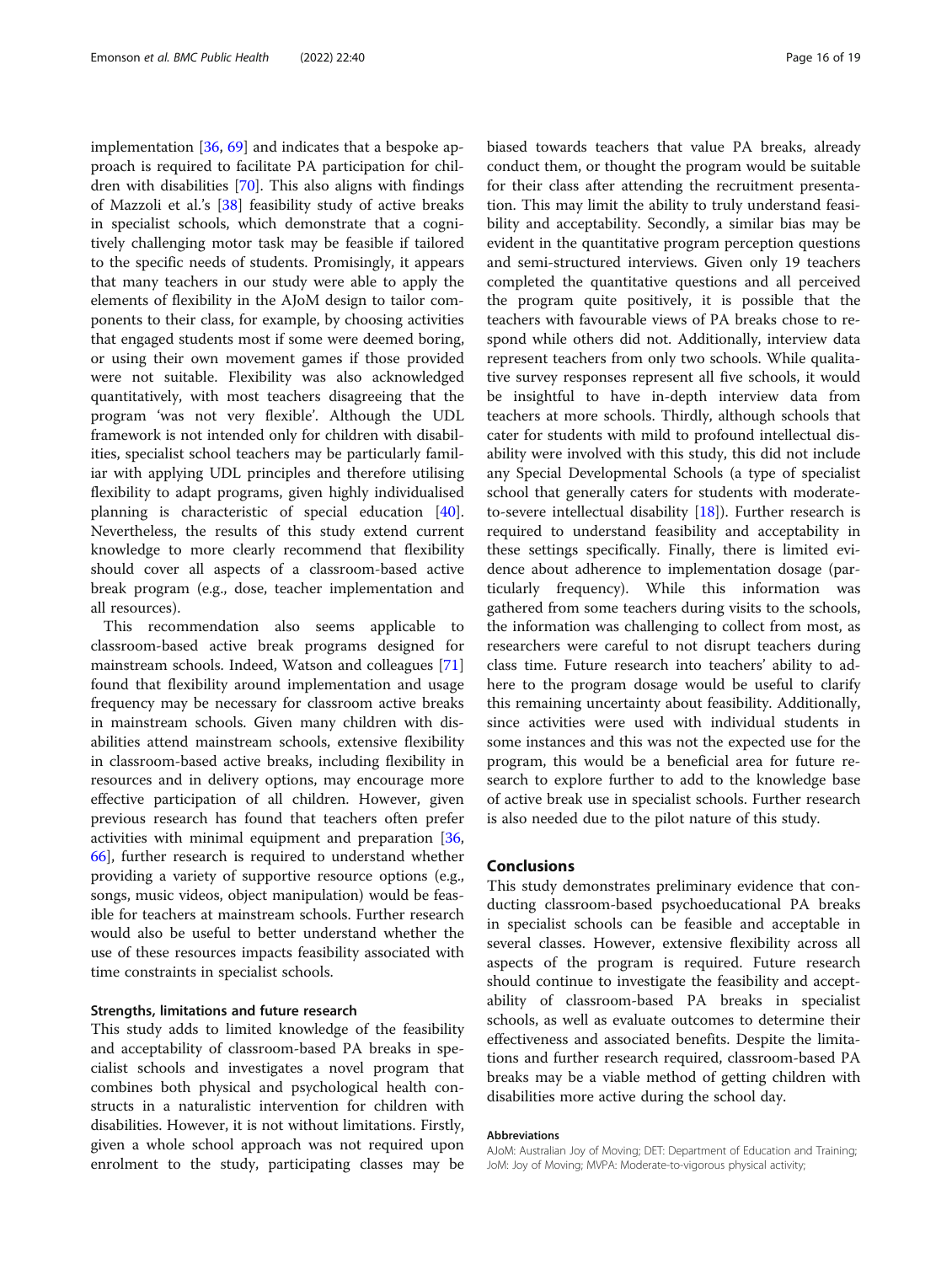<span id="page-16-0"></span>PA: Physical activity; PE: Physical Education; UDL: Universal Design for Learning

#### Supplementary Information

The online version contains supplementary material available at [https://doi.](https://doi.org/10.1186/s12889-021-11990-4) [org/10.1186/s12889-021-11990-4.](https://doi.org/10.1186/s12889-021-11990-4)

Additional file 1.

#### Acknowledgements

We are deeply grateful to the school staff, students and their parents that participated in this research or made participation possible. We also acknowledge the support of the Department of Education and Training Victoria, the members of the research team that assisted with data collection and Ms. Samantha Lewis for her assistance with data analysis.

#### Authors' contributions

C.E., N.P., J.M. and N.R. were involved in all aspects of the design of the study and intervention, data collection, analysis and manuscript writing. A.M. and I.F. were involved in the data analysis. C.E. was the lead author of the manuscript. A.M., I.F., L.M.B and C.P. were also involved in drafting the manuscript. All authors approved the final version for submission.

#### Funding

This work was supported by philanthropic funding (to N.R., N.P., and J.M) received from Ferrero Group Australia as part of its Kinder Joy of Moving pillar of Corporate Social Responsibility initiatives to promote active lifestyles among young people. Ferrero Group Australia had no role in this research including the design of the study, collection, analysis, and interpretation of data; in writing of the manuscript; and /or in the decision to submit the article for publication. C.E. was supported by a Deakin University Faculty of Health funded scholarship.

#### Availability of data and materials

The datasets generated and/or analysed during the current study are not publicly available as not all participants consent to their data being used for purposes other than those described in the original study outline. The availability of the data are subject to the provisions of the ethics application.

#### Declarations

#### Ethics approval and consent to participate

Ethics approval was given by the Deakin University Human Research Ethics Committee (2018–179) and the Department of Education and Training, Victoria (2018\_003791). Participating school principals and teachers provided written informed consent. All methods were carried out in accordance with the Declaration of Helsinki.

#### Consent for publication

Not applicable.

#### Competing interests

The Deakin Child Study Centre (N.R., N.P., J.M., A.M.) receives philanthropic funding from the Ferrero Group Australia as part of its Kinder Joy of Moving pillar of Corporate Social Responsibility initiatives. C.P. receives honorarium from the no-profit "Village llc" of the Kinder-Joy of Moving Corporate Social Responsibility pillar of the Ferrero Group. None of the companies listed above had a role in this research including the design of the study, collection, analysis, and interpretation of data; in writing of the manuscript; and /or in the decision to submit the article for publication. C.E., I.F., and L.M.B. declare that they have no competing interests.

#### Author details

<sup>1</sup> Deakin Child Study Centre, School of Psychology, Faculty of Health, Deakin University, Geelong, Australia. <sup>2</sup>School of Educational Psychology and Counselling, Faculty of Education, Monash University, Clayton, Victoria, Australia. <sup>3</sup>Centre for Social and Early Emotional Development (SEED), School of Psychology, Faculty of Health, Deakin University, Geelong, Australia. 4 Research Institute for Sport and Exercise Sciences, Liverpool John Moores

University, Liverpool, UK.<sup>5</sup> Department of Movement, Human and Health Sciences, University of Rome Foro Italico, Rome, Italy.

#### Received: 12 May 2021 Accepted: 7 October 2021 Published online: 06 January 2022

#### References

- 1. Bull FC, Al-Ansari SS, Biddle S, Borodulin K, Buman MP, Cardon G, et al. World Health Organization 2020 guidelines on physical activity and sedentary behaviour. Br J Sports Med. 2020;54(24):1451–62 [https://doi.org/1](https://doi.org/10.1136/bjsports-2020-102955) [0.1136/bjsports-2020-102955](https://doi.org/10.1136/bjsports-2020-102955).
- 2. Bailey R, Hillman C, Arent S, Petitpas A. Physical activity: an underestimated investment in human capital? J Phys Act Health. 2013;10(3):289–308 [https://](https://doi.org/10.1123/jpah.10.3.289) [doi.org/10.1123/jpah.10.3.289.](https://doi.org/10.1123/jpah.10.3.289)
- 3. Pesce C, Leone L, Motta A, Marchetti R, Tomporowski PD. From efficacy to effectiveness of a "whole child" initiative of physical activity promotion. Transl J Am Coll Sports Med. 2016;1(3):18–29 [https://doi.org/10.1249/TJX.](https://doi.org/10.1249/TJX.0000000000000002) [0000000000000002](https://doi.org/10.1249/TJX.0000000000000002).
- 4. Downs SJ, Fairclough SJ, Knowles ZR, Boddy LM. Physical activity patterns in youth with intellectual disabilities. Adapt Phys Act Q. 2016;33(4):374–90 <https://doi.org/10.1123/APAQ.2015-0053>.
- 5. Wouters M, Evenhuis HM, Hilgenkamp TI. Physical activity levels of children and adolescents with moderate-to-severe intellectual disability. J Appl Res Intellect Disabil. 2019;32(1):131–42 <https://doi.org/10.1111/jar.12515>.
- Case L, Ross S, Yun J. Physical activity guideline compliance among a national sample of children with various developmental disabilities. Disabil Health J. 2020;13(2):100881.
- 7. Pratt M, Norris J, Lobelo F, Roux L, Wang G. The cost of physical inactivity: moving into the 21st century. Br J Sports Med. 2014;48(3):171–3 [https://doi.](https://doi.org/10.1136/bjsports-2012-091810) [org/10.1136/bjsports-2012-091810.](https://doi.org/10.1136/bjsports-2012-091810)
- 8. Maïano C, Hue O, Morin AJS, Moullec G. Prevalence of overweight and obesity among children and adolescents with intellectual disabilities: a systematic review and meta-analysis. Obes Rev. 2016;17(7):599–611 [https://](https://doi.org/10.1111/obr.12408) [doi.org/10.1111/obr.12408](https://doi.org/10.1111/obr.12408).
- 9. Totsika V, Hastings RP, Emerson E, Lancaster GA, Berridge DM. A populationbased investigation of behavioural and emotional problems and maternal mental health: associations with autism spectrum disorder and intellectual disability. J Child Psychol Psychiatry. 2011;52(1):91–9 [https://doi.org/10.1111/](https://doi.org/10.1111/j.1469-7610.2010.02295.x) [j.1469-7610.2010.02295.x](https://doi.org/10.1111/j.1469-7610.2010.02295.x).
- 10. Anderson LS, Heyne LA. Physical activity for children and adults with disabilities: an issue of "amplified" importance. Disabil Health J. 2010;3(2):71– 3 <https://doi.org/10.1016/j.dhjo.2009.11.004>.
- 11. Papadopoulos NV, Whelan M, Skouteris H, Williams K, McGinley J, Shih ST, et al. An examination of parent-reported facilitators and barriers to organized physical activity engagement for youth with neurodevelopmental disorders, physical, and medical conditions. Front Psychol. 2020;11:2358 [https://doi.](https://doi.org/10.3389/fpsyg.2020.568723) [org/10.3389/fpsyg.2020.568723.](https://doi.org/10.3389/fpsyg.2020.568723)
- 12. Shields N, Synnot AJ, Barr M. Perceived barriers and facilitators to physical activity for children with disability: a systematic review. Br J Sports Med. 2012;46(14):989–97 [https://doi.org/10.1136/bjsports-2011-090236.](https://doi.org/10.1136/bjsports-2011-090236)
- 13. Devenish BD, Sivaratnam C, Lindor E, Papadopoulos N, Wilson R, McGillivray J, et al. A brief report: community supportiveness may facilitate participation of children with autism spectrum disorder in their community and reduce feelings of isolation in their caregivers. Front Psychol. 2020;11:3046 [https://](https://doi.org/10.3389/fpsyg.2020.583483) [doi.org/10.3389/fpsyg.2020.583483](https://doi.org/10.3389/fpsyg.2020.583483).
- 14. Sivaratnam C, Howells K, Stefanac N, Reynolds K, Rinehart N. Parent and clinician perspectives on the participation of children with cerebral palsy in community-based football: a qualitative exploration in a regional setting. Int J Environ Res Public Health. 2020;17(3):1102 [https://doi.org/10.3390/ijerph1](https://doi.org/10.3390/ijerph17031102) [7031102.](https://doi.org/10.3390/ijerph17031102)
- 15. Einarsson IO, Johannsson E, Daly D, Arngrímsson SÁ. Physical activity during school and after school among youth with and without intellectual disability. Res Dev Disabil. 2016;56:60–70 [https://doi.org/10.1016/j.ridd.2016.](https://doi.org/10.1016/j.ridd.2016.05.016) [05.016](https://doi.org/10.1016/j.ridd.2016.05.016).
- 16. Boddy LM, Downs SJ, Knowles ZR, Fairclough SJ. Physical activity and play behaviours in children and young people with intellectual disabilities: a cross-sectional observational study. Sch Psychol Int. 2015;36(2):154–71 [https://doi.org/10.1177/0143034314564242.](https://doi.org/10.1177/0143034314564242)
- 17. Australian Institute of Health and Welfare. People with disability in Australia 2020 [updated 2020 October 2; cited 2021 January 20]. Available from: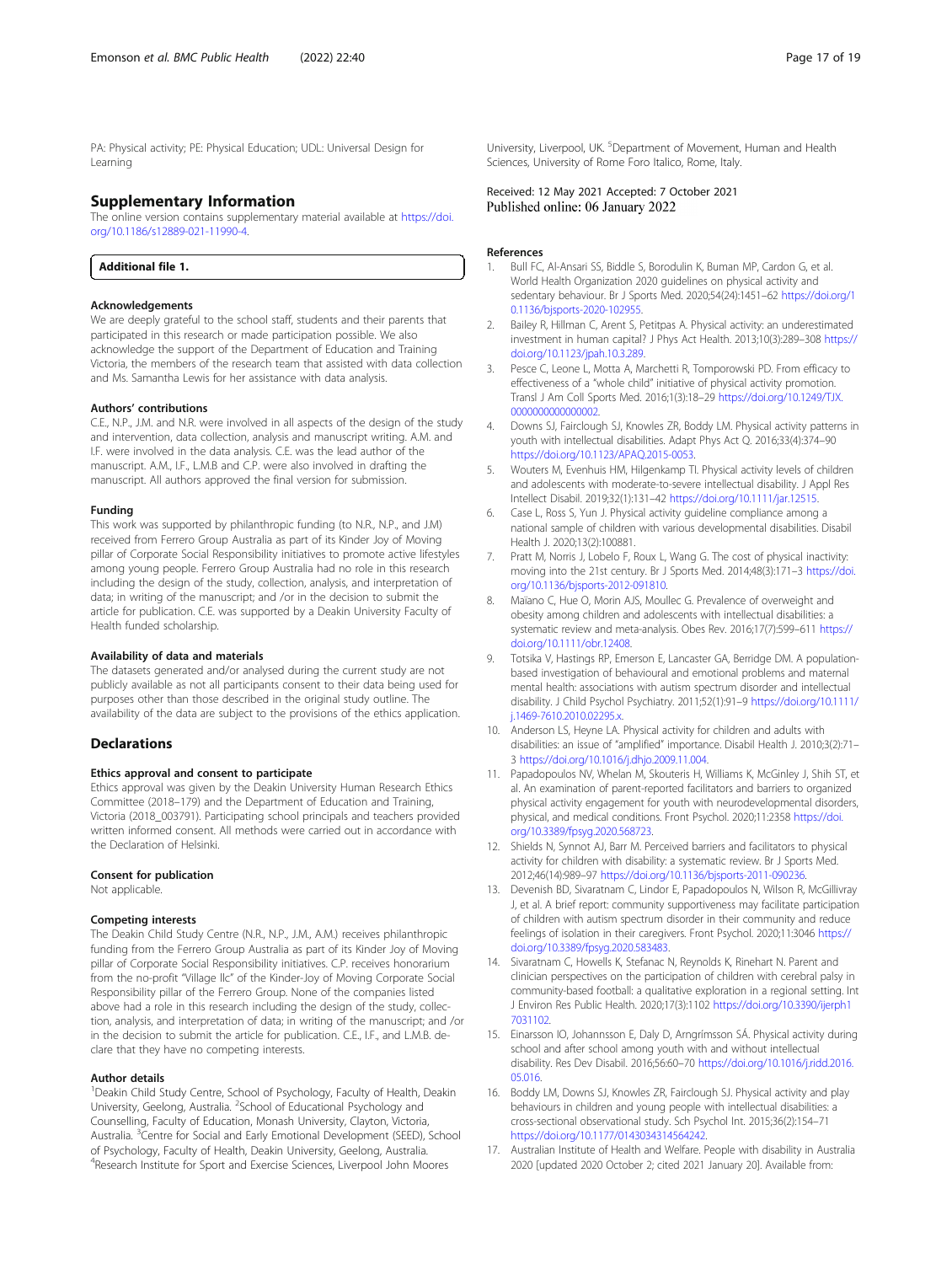<span id="page-17-0"></span>[https://www.aihw.gov.au/reports/disability/people-with-disability-in-austra](https://www.aihw.gov.au/reports/disability/people-with-disability-in-australia/contents/education-and-skills/engagement-in-education) [lia/contents/education-and-skills/engagement-in-education.](https://www.aihw.gov.au/reports/disability/people-with-disability-in-australia/contents/education-and-skills/engagement-in-education)

- 18. State of Victoria (Department of Education and Training). School provision planning guidelines for students with disabilities. 2016. Available from: [http://www.education.vic.gov.au/Documents/about/programs/infrastructure/](http://www.education.vic.gov.au/Documents/about/programs/infrastructure/school-provision-planning-guidelines-for-students-with-disabilities.pdf) [school-provision-planning-guidelines-for-students-with-disabilities.pdf](http://www.education.vic.gov.au/Documents/about/programs/infrastructure/school-provision-planning-guidelines-for-students-with-disabilities.pdf).
- 19. Department for Education. Special educational needs in England 2020 [updated 2020 July 2; cited 2021 March 7]. Available from: [https://explore](https://explore-education-statistics.service.gov.uk/find-statistics/special-educational-needs-in-england/2019-20)[education-statistics.service.gov.uk/find-statistics/special-educational-needs-in](https://explore-education-statistics.service.gov.uk/find-statistics/special-educational-needs-in-england/2019-20)[england/2019-20](https://explore-education-statistics.service.gov.uk/find-statistics/special-educational-needs-in-england/2019-20).
- 20. National Center for Education Statistics. Students with disabilities 2020 [updated 2021 May; cited 2021 August 14]. Available from: [https://nces.ed.](https://nces.ed.gov/programs/coe/indicator_cgg.asp#:~:text=In%202018%E2%80%9319%2C%20the%20number,percent%20had%20specific%20learning%20disabilities) [gov/programs/coe/indicator\\_cgg.asp#:~:text=In%202018%E2%80%9319%2](https://nces.ed.gov/programs/coe/indicator_cgg.asp#:~:text=In%202018%E2%80%9319%2C%20the%20number,percent%20had%20specific%20learning%20disabilities) [C%20the%20number,percent%20had%20specific%20learning%20disabilities.](https://nces.ed.gov/programs/coe/indicator_cgg.asp#:~:text=In%202018%E2%80%9319%2C%20the%20number,percent%20had%20specific%20learning%20disabilities)
- 21. State Government of Victoria. How to choose a school and enrol 2020 [updated 2020 March 19; cited 2021 August 14]. Available from: [https://](https://www.education.vic.gov.au/parents/going-to-school/Pages/choose-enrol-school.aspx) [www.education.vic.gov.au/parents/going-to-school/Pages/choose-enrol](https://www.education.vic.gov.au/parents/going-to-school/Pages/choose-enrol-school.aspx)[school.aspx](https://www.education.vic.gov.au/parents/going-to-school/Pages/choose-enrol-school.aspx).
- 22. O'Neill J, Newall F, Antolovich G, Lima S, Danchin M. The uptake of adolescent vaccinations through the school immunisation program in specialist schools in Victoria, Australia. Vaccine. 2019;37(2):272–9 [https://doi.](https://doi.org/10.1016/j.vaccine.2018.11.034) [org/10.1016/j.vaccine.2018.11.034](https://doi.org/10.1016/j.vaccine.2018.11.034).
- 23. Sit C, McKenzie TL, Cerin E, Chow BC, Huang WY, Yu J. Physical activity and sedentary time among children with disabilities at school. Med Sci Sports Exerc. 2017;49(2):292–7 [https://doi.org/10.1249/MSS.](https://doi.org/10.1249/MSS.0000000000001097) [0000000000001097.](https://doi.org/10.1249/MSS.0000000000001097)
- 24. Katzmarzyk PT. Physical activity, sedentary behavior, and health: paradigm paralysis or paradigm shift? Diabetes. 2010;59(11):2717–25 [https://doi.org/1](https://doi.org/10.2337/db10-0822) [0.2337/db10-0822.](https://doi.org/10.2337/db10-0822)
- 25. Sit C, McManus A, McKenzie TL, Lian J. Physical activity levels of children in special schools. Prev Med. 2007;45(6):424–31 [https://doi.org/10.1016/j.](https://doi.org/10.1016/j.ypmed.2007.02.003) [ypmed.2007.02.003.](https://doi.org/10.1016/j.ypmed.2007.02.003)
- 26. Bellamy J, Broderick C, Hardy L, Simar D, Puusepp-Benazzouz H, Ong N, et al. Feasibility of a school-based exercise intervention for children with intellectual disability to reduce cardio-metabolic risk. J Intellect Disabil Res. 2020;64(1):7–17 <https://doi.org/10.1111/jir.12690>.
- 27. Mazzoli E, Salmon J, Pesce C, Teo WP, Rinehart N, May T, et al. Effects of classroom-based active breaks on cognition, sitting and on-task behaviour in children with intellectual disability: a pilot study. J Intellect Disabil Res. 2021;65(5):464–88 [https://doi.org/10.1111/jir.12826.](https://doi.org/10.1111/jir.12826)
- 28. Webster CA, Russ L, Vazou S, Goh T, Erwin H. Integrating movement in academic classrooms: Understanding, applying and advancing the knowledge base. Obes Rev. 2015;16(8):691–701 [https://doi.org/10.1111/](https://doi.org/10.1111/obr.12285) [obr.12285.](https://doi.org/10.1111/obr.12285)
- 29. State of Victoria (Department of Education and Training). Active Schools Active Kids Active Communities. A joint ministerial statement on physical activity for children and young people. Training DoEa; 2020. Available from: [https://www.education.vic.gov.au/Documents/about/programs/active](https://www.education.vic.gov.au/Documents/about/programs/active-schools-joint-ministerial-statement.pdf)[schools-joint-ministerial-statement.pdf](https://www.education.vic.gov.au/Documents/about/programs/active-schools-joint-ministerial-statement.pdf).
- 30. Kuhn A, Stoepker P, Dauenhauer B, Carson RL. Comprehensive school physical activity program (CSPAP) research to practice literature review. Washington, DC: Active Schools; 2018.
- 31. Masini A, Marini S, Gori D, Leoni E, Rochira A, Dallolio L. Evaluation of school-based interventions of active breaks in primary schools: a systematic review and meta-analysis. J Sci Med Sport. 2020;23(4):377–84 [https://doi.](https://doi.org/10.1016/j.jsams.2019.10.008) [org/10.1016/j.jsams.2019.10.008.](https://doi.org/10.1016/j.jsams.2019.10.008)
- 32. Watson A, Timperio A, Brown H, Best K, Hesketh KD. Effect of classroombased physical activity interventions on academic and physical activity outcomes: a systematic review and meta-analysis. Int J Behav Nutr Phys Act. 2017;14(1):114 <https://doi.org/10.1186/s12966-017-0569-9>.
- 33. Mavilidi MF, Ruiter M, Schmidt M, Okely AD, Loyens S, Chandler P, et al. A narrative review of school-based physical activity for enhancing cognition and learning: the importance of relevancy and integration. Front Psychol. 2018;9:2079 [https://doi.org/10.3389/fpsyg.2018.02079.](https://doi.org/10.3389/fpsyg.2018.02079)
- 34. Barr-Anderson DJ, AuYoung M, Whitt-Glover MC, Glenn BA, Yancey AK. Integration of short bouts of physical activity into organizational routine: a systematic review of the literature. Am J Prev Med. 2011;40(1):76–93 [https://](https://doi.org/10.1016/j.amepre.2010.09.033) [doi.org/10.1016/j.amepre.2010.09.033.](https://doi.org/10.1016/j.amepre.2010.09.033)
- 35. Turner L, Calvert HG, Carlson JA. Supporting teachers' implementation of classroom-based physical activity. Transl J Am Coll Sports Med. 2019;4(17): 165–72.
- 36. McMullen J, Kulinna P, Cothran D. Physical activity opportunities during the school day: Classroom teachers' perceptions of using activity breaks in the classroom. J Teach Phys Educ. 2014;33(4):511–27 [https://doi.org/10.1123/](https://doi.org/10.1123/jtpe.2014-0062) itpe.2014-0062.
- 37. Masini A, Marini S, Leoni E, Lorusso G, Toselli S, Tessari A, et al. Active breaks: a pilot and feasibility study to evaluate the effectiveness of physical activity levels in a school based intervention in an Italian primary school. Int J Environ Res Public Health. 2020;17(12):4351 [https://doi.org/10.3390/ijerph1](https://doi.org/10.3390/ijerph17124351) [7124351.](https://doi.org/10.3390/ijerph17124351)
- 38. Mazzoli E, Koorts H, Salmon J, Pesce C, May T, Teo W-P, et al. Feasibility of breaking up sitting time in mainstream and special schools with a cognitively challenging motor task. J Sport Health Sci. 2019;8(2):137–48 <https://doi.org/10.1016/j.jshs.2019.01.002>.
- 39. McMinn D, Rowe DA, Trim V. Classroom-based physical activity breaks: potential for use with children with special educational needs. Int J Phys Educ. 2011;4:20–30.
- 40. Hornby G. Inclusive special education. New York: Springer; 2014. [https://doi.](https://doi.org/10.1007/978-1-4939-1483-8) [org/10.1007/978-1-4939-1483-8](https://doi.org/10.1007/978-1-4939-1483-8)
- 41. Odom SL, Brantlinger E, Gersten R, Horner RH, Thompson B, Harris KR. Research in special education: scientific methods and evidence-based practices. Except Child. 2005;71(2):137–48 [https://doi.org/10.1177/0014402](https://doi.org/10.1177/001440290507100201) [90507100201](https://doi.org/10.1177/001440290507100201).
- 42. Lapinski S, Gravel JW, Rose DH. Tools for Practice. The Universal Design for Learning Guidelines. In: Hall TE, Meyer A, Rose DH, editors. Universal Design for Learning in the Classroom: Practical Applications. New York: The Guilford Press; 2012. p. 9–24.
- 43. Emonson C, McGillivray J, Kothe EJ, Rinehart N, Papadopoulos N. Class time physical activity programs for primary school aged children at specialist schools: a systematic mapping review. Int J Environ Res Public Health. 2019; 16(24):5140 [https://doi.org/10.3390/ijerph16245140.](https://doi.org/10.3390/ijerph16245140)
- 44. Klingner JK, Boardman AG, McMaster KL. What does it take to scale up and sustain evidence-based practices? Except Child. 2013;79(2):195–211 [https://](https://doi.org/10.1177/001440291307900205) [doi.org/10.1177/001440291307900205.](https://doi.org/10.1177/001440291307900205)
- 45. Rao SM, Gagie B. Learning through seeing and doing: visual supports for children with autism. Teach Except Child. 2006;38(6):26–33 [https://doi.org/1](https://doi.org/10.1177/004005990603800604) [0.1177/004005990603800604.](https://doi.org/10.1177/004005990603800604)
- 46. Dettmer S, Simpson RL, Myles BS, Ganz JB. The use of visual supports to facilitate transitions of students with autism. Focus Autism Dev Disabil. 2000; 15(3):163–9 [https://doi.org/10.1177/108835760001500307.](https://doi.org/10.1177/108835760001500307)
- 47. Harris PA, Taylor R, Thielke R, Payne J, Gonzalez N, Conde JG. Research electronic data capture (REDCap)—a metadata-driven methodology and workflow process for providing translational research informatics support. J Biomed Inform. 2009;42(2):377–81 [https://doi.org/10.1016/j.](https://doi.org/10.1016/j.jbi.2008.08.010) [jbi.2008.08.010](https://doi.org/10.1016/j.jbi.2008.08.010).
- 48. Harris PA, Taylor R, Minor BL, Elliott V, Fernandez M, O'Neal L, et al. The REDCap consortium: Building an international community of software platform partners. J Biomed Inform. 2019;95:103208.
- 49. Pesce C, Masci I, Marchetti R, Vazou S, Sääkslahti A, Tomporowski PD. Deliberate play and preparation jointly benefit motor and cognitive development: mediated and moderated effects. Front Psychol. 2016;7 <https://doi.org/10.3389/fpsyg.2016.00349>.
- 50. Pesce C, Lakes KD, Stodden DF, Marchetti R. Fostering self-control development with a designed intervention in physical education: a twoyear class-randomized trial. Child Dev. 2020;92(3):937–58 [https://doi.org/1](https://doi.org/10.1111/cdev.13445) [0.1111/cdev.13445](https://doi.org/10.1111/cdev.13445).
- 51. Beck AT. Cognitive therapy and the emotional disorders: Penguin; 1979.
- 52. Pesce C, Marchetti R, Motta A, Bellucci M. Editors. Joy of moving MindMovers and ImaginAction. Playing with variability to promote motor, cognitive and citizenship development. Italy: Calzetti & Mariucci Editori; 2016.
- 53. Côté J, Hay J. Children's involvement in sport: a developmental perspective. In: Silva JM, Stevens D, editors. Psychological foundations of sport. 2nd ed. Boston: Alyn & Bacon; 2002. p. 484–502.
- 54. Mahar MT, Kenny RK, Shields AT, Scales DP, Collins G. Energizers: classroombased physical activities K-2; 2006.
- 55. Mahar MT, Kenny RK, Shields AT, Scales DP, Collins G. Energizers classroombased physical activities 3–5: the way teachers integrate physical activity with academic concepts; 2006.
- 56. Bowen DJ, Kreuter M, Spring B, Cofta-Woerpel L, Linnan L, Weiner D, et al. How we design feasibility studies. Am J Prev Med. 2009;36(5):452–7 [https://](https://doi.org/10.1016/j.amepre.2009.02.002) [doi.org/10.1016/j.amepre.2009.02.002.](https://doi.org/10.1016/j.amepre.2009.02.002)